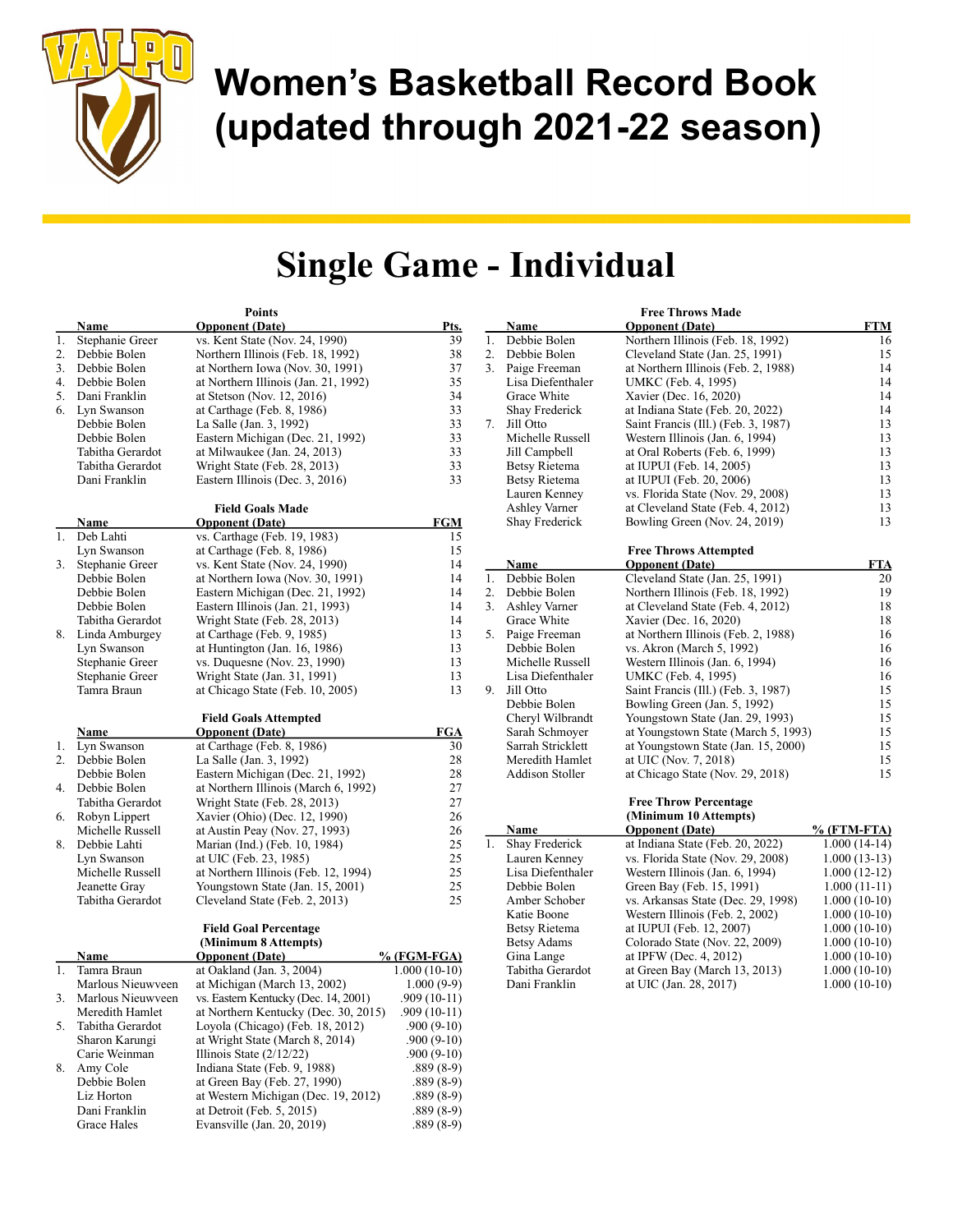

## Single Game - Individual

|    |                     | 3-Point Field Goals Made                                           |                  |    |                                   | <b>Assists</b>                                                       |                  |
|----|---------------------|--------------------------------------------------------------------|------------------|----|-----------------------------------|----------------------------------------------------------------------|------------------|
|    | Name                | <b>Opponent</b> (Date)                                             | 3FGM             |    | <u>Name</u>                       | <b>Opponent</b> (Date)                                               | <u>Ast.</u>      |
|    | Carrie Myers        | UMKC (Feb. 28, 2005)                                               | 9                | 1. | Maya Meredith                     | IU Northwest (Dec. 15, 2017)                                         | 16               |
|    | 2. Lynda Kukla      | Chicago State (Dec. 15, 1990)                                      | $\,$ $\,$        | 2. | Shari Toelke                      | Marquette (Jan. 15, 1992)                                            | 14               |
|    | Lynda Kukla         | at Cleveland State (Feb. 22, 1992)                                 | $\,$ $\,$        |    | 3. Debbie Bolen                   | Wright State (Feb. 9, 1993)                                          | 13               |
|    | Suzie Hammel        | vs. Ball State (Dec. 7, 2002)                                      | $\,$ $\,$        |    | Lisa Diefenthaler                 | at Chicago State (March 1, 1996)                                     | 13               |
|    | 5. Lynda Kukla      | vs. Kent State (Nov. 24, 1990)                                     | $\boldsymbol{7}$ |    | 5. Carmen Lis                     | Indiana Tech (Jan. 30, 1981)                                         | 12               |
|    | Lynda Kukla         | Cleveland State (Dec. 21, 1991)                                    | $\boldsymbol{7}$ |    | Delores Holt                      | at Saint Joseph's (Ind.) (Feb. 28, 1985)                             | 12               |
|    | Carrie Myers        | Central Michigan (Dec. 8, 2004)                                    | $\boldsymbol{7}$ |    | Debbie Bolen                      | vs. Kent State (Nov. 24, 1990)                                       | 12               |
|    | Carrie Myers        | at Oral Roberts (Feb. 26, 2005)                                    | $\boldsymbol{7}$ |    | Shari Toelke                      | Cleveland State (Jan. 24, 1992)                                      | 12               |
|    | Aimee Litka         | at Detroit (Jan. 26, 2008)                                         | 7                |    | Debbie Bolen                      | Youngstown State (Feb. 29, 1993)                                     | 12               |
|    | Leah Hochstetler    | Chicago State (Feb. 17, 2009)                                      | $\overline{7}$   |    | Debbie Bolen                      | Western Illinois (Feb. 27, 1993)                                     | 12               |
|    | Agnieszka Kulaga    | at Cleveland State (March 5, 2009)                                 | $\boldsymbol{7}$ |    |                                   |                                                                      |                  |
|    | Rashida Ray         | at Milwaukee (Feb. 26, 2011)                                       | $\overline{7}$   |    | Lisa Diefenthaler                 | at Eastern Illinois (Feb. 23, 1995)                                  | 12               |
|    | Shay Frederick      | at Wisconsin (Dec. 20, 2020)                                       | $\tau$           |    | Agnieszka Kulaga                  | Green Bay (Jan. 19, 2008)                                            | 12               |
|    | Caitlin Morrison    | Drake (Jan. 9, 2022)                                               | 7                |    |                                   |                                                                      |                  |
|    |                     |                                                                    |                  |    |                                   | <b>Steals</b>                                                        |                  |
|    |                     | 3-Point Field Goals Attempted                                      |                  |    | <b>Name</b>                       | <b>Opponent</b> (Date)                                               | Stl.             |
|    | Name                | <b>Opponent</b> (Date)                                             | 3FGA             | 1. | Michelle Schultz                  | Northeastern Illinois (Jan. 7, 1995)                                 | $\boldsymbol{9}$ |
| 1. | Lynda Kukla         | Wright State (Feb. 27, 1992)                                       | 18               |    | 2. Lina Mascarenas                | Marquette (March 3, 1989)                                            | $\,8\,$          |
| 2. | Lynda Kukla         | Cleveland State (Feb. 21, 1991)                                    | 17               |    | Stephanie Greer                   | Wright State (Feb. 5, 1990)                                          | $\,$ $\,$        |
|    | 3. Michelle Russell | at Wright State (Jan. 27, 1994)                                    | 16               |    | Stephanie Greer                   | Wright State (Jan. 31, 1991)                                         | $\,$ $\,$        |
|    | Lauren Bechtold     | at UMKC (Jan. 15, 2005)                                            | 16               |    | Shari Toelke                      | at UIC (Jan. 2, 1994)                                                | $\,$ $\,$        |
|    | 5. Lynda Kukla      | at Evansville (Nov. 22, 1991)                                      | 15               |    | Heidi Diefenthaler                | at Youngstown State (Feb. 27, 1995)                                  | $\,$ $\,$        |
|    | Aimee Litka         | at Detroit (Jan. 26, 2008)                                         | 15               |    | Lisa Diefenthaler                 | Loyola (Chicago) (Dec. 3, 1995)                                      | $\,$ $\,$        |
|    | 7. 12 tied with     |                                                                    | 14               |    | Jeanette Gray                     | Houston (March 20, 2002)                                             | $\,$ $\,$        |
|    |                     | (M.R. Shay Frederick; at Wisconsin; Dec. 20, 2020)                 |                  |    | 9. 16 tied with                   |                                                                      | $\tau$           |
|    |                     |                                                                    |                  |    |                                   | (M.R.: Shay Frederick; vs. Evansville; March 11, 2021)               |                  |
|    |                     | 3-Point Field Goal Percentage                                      |                  |    |                                   |                                                                      |                  |
|    |                     | (Minimum 7 Attempts)                                               |                  |    |                                   | <b>Blocked Shots</b>                                                 |                  |
|    | <b>Name</b>         | <b>Opponent (Date)</b>                                             | % (3FGM-3FGA)    |    | Name                              | <b>Opponent</b> (Date)                                               | Blk.             |
| 1. | Rashida Ray         | at Milwaukee (Feb. 26, 2011)                                       | $.875(7-8)$      |    | 1. Michelle Mader                 | Cleveland State (Jan. 24, 1992)                                      | 9                |
|    | 2. Sarah Lenschow   | Arkansas (Dec. 28, 1997)                                           | $.857(6-7)$      |    | 2. Michelle Mader                 | at Northeastern Illinois (Jan. 11, 1992)                             | $\tau$           |
|    | Amber Schober       | at Southern Utah (Jan. 14, 2002)                                   | $.857(6-7)$      |    | Michelle Mader                    | Chicago State (Feb. 3, 1992)                                         | $\boldsymbol{7}$ |
|    |                     |                                                                    |                  |    | 4. Deb Lahti                      | IPFW (Feb. 12, 1983)                                                 | 6                |
|    |                     |                                                                    |                  |    |                                   |                                                                      |                  |
|    | 4. Lynda Kukla      | vs. Kent State (Nov. 24, 1990)                                     | $.778(7-9)$      |    | Deb Lahti                         |                                                                      |                  |
|    | Agnieszka Kulaga    | at Cleveland State (March 5, 2009)                                 | $.778(7-9)$      |    |                                   | Huntington (Feb. 14, 1983)<br>at Saint Francis (Ill.) (Dec. 8, 1987) | 6                |
|    | Caitlin Morrison    | Drake (Jan. 9, 2022)                                               | $.778(7-9)$      |    | Robyn Lippert                     |                                                                      | 6                |
|    | 7. Suzie Hammel     | vs. Indiana State (Dec. 8, 2001)                                   | $.750(6-8)$      |    | Michelle Mader                    | Bowling Green (Jan. 5, 1992)                                         | 6                |
|    | Carrie Myers        | UMKC (Feb. 28, 2005)                                               | $.750(9-12)$     |    | Kristen Galuppi<br>Amber Lindfors | Northern Iowa (Dec. 12, 1992)                                        | $\sqrt{6}$       |
|    | Aimee Litka         | at UIC (Jan. 10, 2008)                                             | $.750(6-8)$      |    |                                   | Miami (OH) (Dec. 2, 2015)                                            | 6                |
|    | Carie Weinman       | at Toledo (Nov. 27, 2019)                                          | $.750(6-8)$      |    | Amber Lindfors                    | IU-Northwest (Dec. 12, 2015)                                         | 6                |
|    |                     |                                                                    |                  |    | Amber Lindfors                    | at Cleveland State (Feb. 29, 2016)                                   | 6                |
|    |                     | <b>Rebounds</b>                                                    |                  |    | Amber Lindfors                    | at Chicago State (Nov. 16, 2016)                                     | 6                |
|    | Name                | <b>Opponent</b> (Date)                                             | Reb.             |    | Caitlin Morrison                  | Chicago State (Dec. 28, 2019)                                        | 6                |
| 1. | Deb Lahti           | vs. Hillsdale (Dec. 3, 1983)                                       | 25               |    | Caitlin Morrison                  | at UNI (Feb. 2, 2020)                                                | 6                |
| 2. | Deb Lahti           | Marian (Ind.) (Feb. 10, 1984)                                      | $22\,$           |    |                                   |                                                                      |                  |
|    | 3. Denise Dunbar    | at Carthage (Feb. 8, 1986)                                         | 21               |    |                                   |                                                                      |                  |
| 4. | Deb Lahti           | Evansville (Jan. 21, 1983)                                         | 20               |    |                                   |                                                                      |                  |
|    | Carol Pollitz       | at Saint Joseph's (Ind.) (Feb. 26, 1983)                           | 20               |    |                                   |                                                                      |                  |
|    | Deb Lahti           | at DePauw (Jan. 14, 1984)                                          | 20               |    |                                   |                                                                      |                  |
|    | Deb Lahti           | Saint Joseph's (Ind.) (Feb. 29, 1984)                              | 20               |    |                                   |                                                                      |                  |
| 8. | Deb Lahti           | vs. North Central (Feb. 18, 1983)                                  | 19               |    |                                   |                                                                      |                  |
|    | Tabitha Gerardot    | Cleveland State (Feb. 2, 2013)                                     | 19               |    |                                   |                                                                      |                  |
|    | 10. Deb Lahti       | at Butler (Dec. 5, 1983)                                           | 18               |    |                                   |                                                                      |                  |
|    | Deb Lahti           | at Indiana Tech (Feb. 8, 1984)                                     | 18               |    |                                   |                                                                      |                  |
|    | Jill Otto           | Saint Francis (Ill.) (Feb. 3, 1987)<br>vs. Niagara (Dec. 15, 2001) | 18<br>18         |    |                                   |                                                                      |                  |

Tabitha Gerardot Wright State (Feb. 28, 2013) 18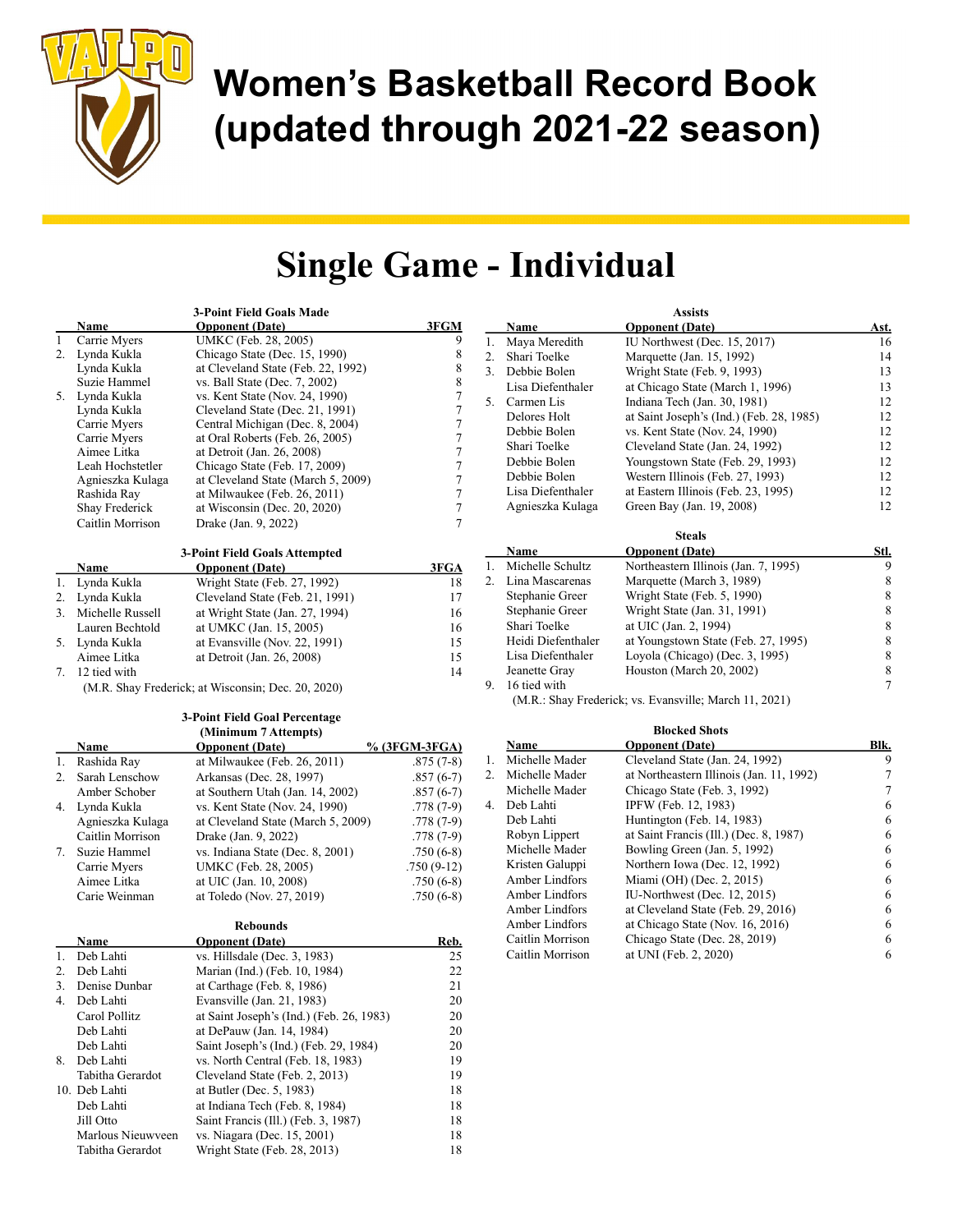

## Single Game - Team

|    | <b>Most Points Scored</b> |                                  |                       |  |
|----|---------------------------|----------------------------------|-----------------------|--|
|    | <b>Opponent</b>           | Date                             | <u>Points</u>         |  |
| 1. | Chicago State             | Feb. 3, 1992                     | 128                   |  |
| 2. | Wright State              | Feb. 9, 1993                     | 125                   |  |
| 3. | Cleveland State           | Jan. 24, 1992                    | 123                   |  |
| 4. | vs. Kent State            | Nov. 24, 1990                    | 122                   |  |
| 5. | Eastern Illinois          | Jan. 21, 1993                    | 112                   |  |
|    | at Western Illinois       | Jan. 23, 1993                    | 112                   |  |
| 7. | UIC                       | Jan. 16, 1993                    | 111                   |  |
| 8. | at Chicago State          | Feb. 12, 1991                    | 110                   |  |
|    | Akron                     | Feb. 23, 1991                    | 110                   |  |
|    | 10. Purdue Calumet        | Dec. 30, 2014                    | 109                   |  |
|    |                           |                                  |                       |  |
|    |                           | <b>Fewest Points Allowed</b>     |                       |  |
|    | Opponent                  | Date                             | <b>Points</b>         |  |
| 1. | IU-Kokomo                 | Dec. 21, 2015                    | 22                    |  |
| 2. | Youngstown State          | Feb. 13, 2010                    | 28                    |  |
| 3. | <b>UMKC</b>               | Dec. 30, 2005                    | 31                    |  |
| 4. | at Northern Kentucky      | Feb. 11, 2016                    | 32                    |  |
| 5  | Manchester                | Nov. 22, 1985                    | 34                    |  |
| 6. | <b>IUPUI</b>              | Jan. 24, 2005                    | 36                    |  |
| 7. | UIC                       | Dec. 15, 2019                    | 37                    |  |
| 8. | at Centenary              | Feb. 7, 2004                     | 38                    |  |
|    | Southern Utah             | Feb. 19, 2005                    | 38                    |  |
|    | 10. vs. Prairie View A&M  | Nov. 27, 1998                    | 39                    |  |
|    | Indiana Wesleyan          | Dec. 21, 2002                    | 39                    |  |
|    | Centenary                 | Feb. 5, 2005                     | 39                    |  |
|    | Loyola (Chicago)          | Jan. 4, 2010                     | 39                    |  |
|    | at Milwaukee              | Mar. 5, 2012                     | 39                    |  |
|    |                           |                                  |                       |  |
|    |                           | <b>Most Points Scored - Half</b> |                       |  |
|    | <b>Opponent</b>           | Date                             | <u> Points (Half)</u> |  |
| 1. | at DePaul                 | Feb. 17, 1990                    | 69 (2nd)              |  |
| 2. | <b>UIC</b>                | Jan. 16, 1993                    | 67(2nd)               |  |
|    | Wright State              | Feb. 9, 1993                     | 67(2nd)               |  |
| 4. | Cleveland State           | Jan. 24, 1992                    | 66 (1st)              |  |
|    | Chicago State             | Feb. 3, 1992                     | 66 (2nd)              |  |
| 6. | Chicago State             | Feb. 3, 1992                     | $62$ (1st)            |  |
|    | at Chicago State          | Mar. 2, 1992                     | $62$ (2nd)            |  |
|    | Eastern Illinois          | Jan. 21, 1993                    | $62$ (2nd)            |  |
| 9. | vs. Kent State            | Nov. 24, 1990                    | $61$ (1st)            |  |
|    | vs. Kent State            | Nov. 24, 1990                    | $61$ (2nd)            |  |
|    |                           |                                  |                       |  |
|    |                           | <b>Field Goals Made</b>          |                       |  |
|    | Opponent                  | Date                             | <b>FGM</b>            |  |
| 1. | Wright State              | Feb. 9, 1993                     | 53                    |  |
| 2. | Cleveland State           | Jan. 24, 1992                    | 50                    |  |
| 3. | Chicago State             | Feb. 3, 1992                     | 49                    |  |
| 4. | vs. Kent State            | Nov. 24, 1990                    | 48                    |  |
|    | Eastern Illinois          | Jan. 21, 1993                    | 48                    |  |
| 6. | at Western Illinois       | Jan. 23, 1993                    | 44                    |  |
| 7. | UIC                       | Jan. 16, 1993                    | 43                    |  |
|    | Olivet Nazarene           | Jan .12, 1995                    | 43                    |  |
| 9. | vs. Lakeland              | Feb. 7, 1986                     | 42                    |  |
|    | vs. Clarke                | Feb. 8, 1986                     | 42                    |  |

Chicago State Feb. 17, 1988 42<br>at Butler Dec. 4, 1990 42 at Butler Dec. 4, 1990 42<br>Cleveland State Jan. 31, 1993 42

Cleveland State

|              | <b>Field Goals Attempted</b> |                                      |               |  |
|--------------|------------------------------|--------------------------------------|---------------|--|
|              | <b>Opponent</b>              | Date                                 | <b>FGA</b>    |  |
| 1.           | vs. Duquesne                 | Nov. 23, 1990                        | 110           |  |
| 2.           | Chicago State                | Feb. 3, 1992                         | 103           |  |
| 3.           | Cleveland State              | Jan. 24, 1992                        | 101           |  |
| 4.           | vs. Lakeland                 | Feb. 7, 1986                         | 99            |  |
| 5.           | at Clarke                    | Feb. 8, 1986                         | 97            |  |
| 6.           | Wright State                 | Feb. 9, 1993                         | 96            |  |
| 7.           | vs. Kent State               | Nov. 24,1990                         | 95            |  |
|              | Wright State                 | Feb. 27, 1992                        | 95            |  |
| 9.           | Marquette                    | Dec. 15, 1992                        | 94            |  |
|              | 10. Xavier (Ohio)            | Dec. 1, 1990                         | 93            |  |
|              |                              | <b>Field Goal Percentage</b>         |               |  |
|              | <b>Opponent</b>              | Date                                 | FG% (FGM-FGA) |  |
| $\mathbf{1}$ | at Western Illinois          | Feb. 15, 1997                        | $.725(29-40)$ |  |
| 2.           | at Green Bay                 | Feb. 27, 1990                        | $.636(28-44)$ |  |
| 3.           | Purdue-Calumet               | Dec. 9, 1998                         | $.632(36-57)$ |  |
| 4.           | Centenary                    | Feb. 6, 2006                         | $.627(32-51)$ |  |
| 5.           | <b>IUPUI</b>                 | Jan. 24, 2005                        | $.622(28-45)$ |  |
| 6.           | <b>UIC</b>                   | Jan. 18, 1999                        | $.618(34-55)$ |  |
| 7.           | <b>UIC</b>                   | Jan. 16, 1993                        | $.606(43-71)$ |  |
| 8.           | at Western Illinois          | Jan. 23, 1993                        | $.603(44-73)$ |  |
| 9.           | at Youngstown State          | Feb. 17, 1996                        | $.596(31-52)$ |  |
|              | at Wright State              | Mar. 8, 2014                         | $.596(31-52)$ |  |
|              |                              | <b>3-Point Field Goals Made</b>      |               |  |
|              | Opponent                     | Date                                 | 3FGM          |  |
| 1.           | Central Michigan             | Dec. 8, 2004                         | 17            |  |
|              | <b>Bowling Green</b>         | Dec. 21, 2018                        | 17            |  |
|              | <b>Bradley</b>               | Feb. 4, 2021                         | 17            |  |
| 4.           | <b>UMKC</b>                  | Feb. 28, 2005                        | 15            |  |
|              | vs. Detroit                  | Mar. 10, 2016                        | 15            |  |
|              | Drake                        | Feb. 8, 2019                         | 15            |  |
|              | at Southern Illinois         | Feb. 27, 2021                        | 15            |  |
| 8.           | 13 tied with                 |                                      | 14            |  |
|              | (M.R.: Drake; Jan. 9, 2022)  |                                      |               |  |
|              |                              | <b>3-Point Field Goals Attempted</b> |               |  |
|              | Opponent                     | Date                                 | 3FGA          |  |
| 1.           | <b>Drake</b>                 | Feb. 8, 2019                         | 44            |  |
| 2.           | Evansville                   | Feb. 20, 2021                        | 43            |  |
| 3.           | at Wisconsin                 | Dec. 20, 2020                        | 42            |  |
|              | Evansville                   | Feb. 19, 2021                        | 42            |  |
| 5.           | Wright State                 | Feb. 27, 1992                        | 41            |  |

| 5. Wright State      | Feb. 27, 1992  | 41 |
|----------------------|----------------|----|
| 6. at Missouri State | Jan. 27, 2019  | 40 |
| 7. Bradley           | Feb. 4, 2021   | 39 |
| 8. Bowling Green     | Dec. 21, 2018  | 38 |
| 9. at Drake          | Jan. 13, 2019  | 37 |
| vs. Drake            | March 15, 2019 | 37 |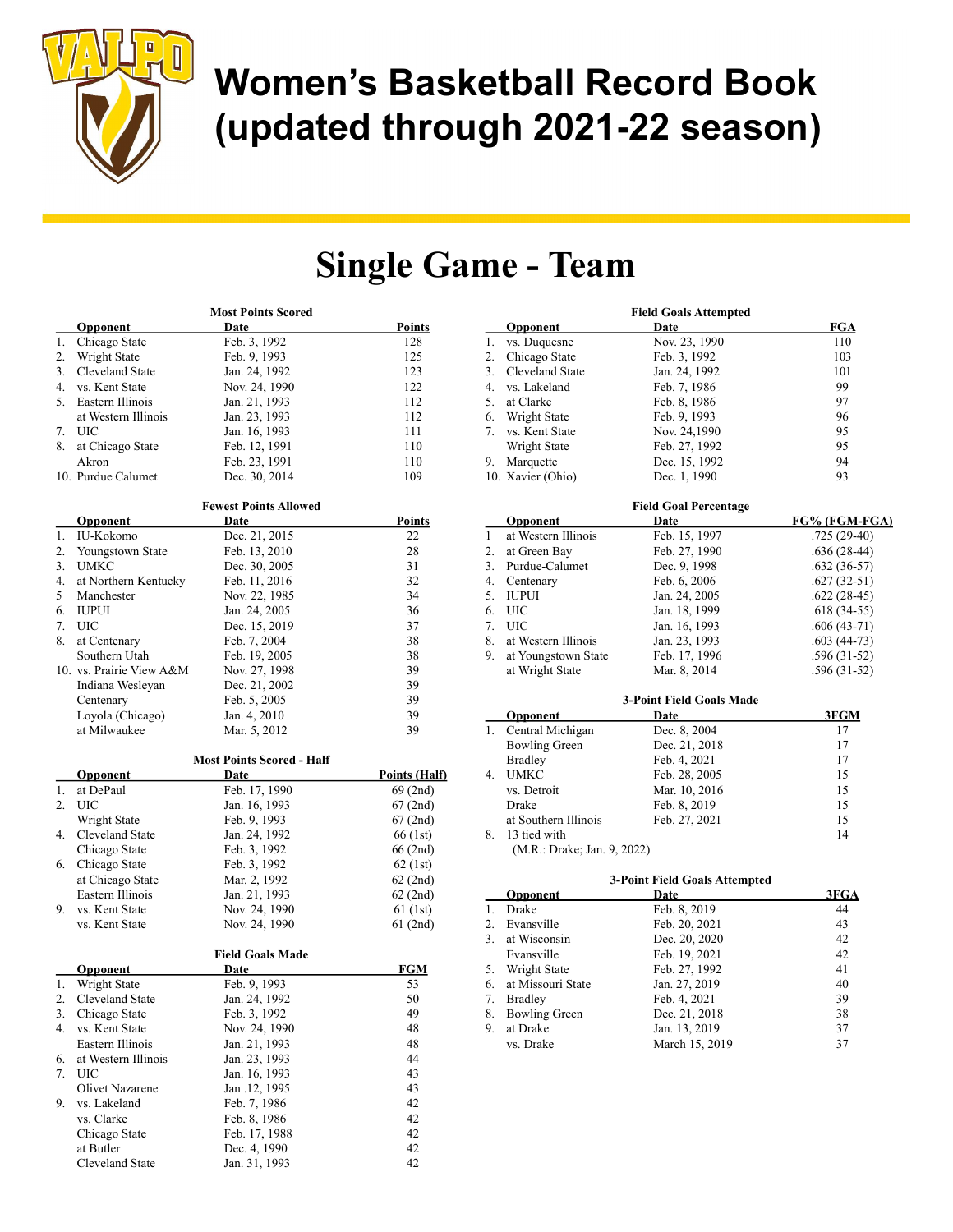

### Single Game - Team

|    |                        | 3-Point Field Goal Percentage |                |  |  |
|----|------------------------|-------------------------------|----------------|--|--|
|    | (minimum 10 attempts)  |                               |                |  |  |
|    | <b>Opponent</b>        | Date                          | 3FG% (FGM-FGA) |  |  |
| 1. | at Western Michigan    | Dec. 19, 2012                 | .750 (9-12)    |  |  |
|    | at Southern Illinois   | Feb. 27, 2021                 | $.750(15-20)$  |  |  |
| 3. | vs. Kent State         | Nov. 24, 1990                 | $.700(7-10)$   |  |  |
| 4. | vs. Oral Roberts       | Mar. 8, 2003                  | $.688(11-16)$  |  |  |
|    | at Milwaukee           | Feb. 26, 2011                 | $.688(11-16)$  |  |  |
| 6. | <b>UMKC</b>            | Feb. 28, 2005                 | $.682(15-22)$  |  |  |
| 7. | at Miami               | Nov. 21, 2017                 | $.667(8-12)$   |  |  |
| 8. | vs. Detroit            | Mar. 10, 2016                 | $.652(15-23)$  |  |  |
| 9. | at Purdue              | Nov. 12, 2007                 | $.647(11-17)$  |  |  |
|    | 10. IUPUI              | Jan. 23, 1999                 | $.643(9-14)$   |  |  |
|    | at Centenary           | Jan. 3, 2005                  | $.643(9-14)$   |  |  |
|    |                        | <b>Free Throws Made</b>       |                |  |  |
|    | <b>Opponent</b>        | <u>Date</u>                   | <u>FTM</u>     |  |  |
| 1. | at Western Illinois    | Jan. 5, 2002                  | 42             |  |  |
| 2. | <b>IUPUI</b>           | Jan. 26, 2000                 | 35             |  |  |
|    | vs. Florida State      | Nov. 29, 2008                 | 35             |  |  |
| 4. | Cleveland State        | Jan. 25, 1991                 | 34             |  |  |
|    |                        | Jan. 6, 1994                  |                |  |  |
|    | Western Illinois       |                               | 34             |  |  |
|    | Western Illinois       | Jan. 25, 1997                 | 34             |  |  |
|    | Quinnipiac             | Dec. 29, 2000                 | 34             |  |  |
| 8. | Akron                  | Jan. 27, 1991                 | 32             |  |  |
|    | Western Michigan       | Dec. 1, 1992                  | 32             |  |  |
|    | 10. at Tennessee State | Jan. 7, 1991                  | 31             |  |  |
|    | <b>UMKC</b>            | Feb. 10, 2000                 | 31             |  |  |
|    |                        | <b>Free Throws Attempted</b>  |                |  |  |
|    | <b>Opponent</b>        | Date                          | <b>FTA</b>     |  |  |
| 1. | Akron                  | Jan. 27, 1991                 | 47             |  |  |
|    | at Western Illinois    | Jan. 5, 2002                  | 47             |  |  |
| 3. | Quinnipiac             | Dec. 29, 2000                 | 45             |  |  |
| 4. | Western Michigan       | Dec. 1, 1992                  | 44             |  |  |
| 5. | Western Illinois       | Jan. 25, 1997                 | 43             |  |  |
|    | vs. Niagara            | Dec. 15, 2001                 | 43             |  |  |
| 7. | at Tennessee State     | Jan. 7, 1991                  | 42             |  |  |
|    | Cleveland State        | Jan. 25,1991                  | 42             |  |  |
|    | <b>UMKC</b>            | Feb. 10, 2000                 | 42             |  |  |
|    | vs. Florida State      | Nov. 29, 2008                 | 42             |  |  |
|    |                        | <b>Free Throw Percentage</b>  |                |  |  |
|    |                        | (minimum 10 attempts)         |                |  |  |
|    | <b>Opponent</b>        | <b>Date</b>                   | FT% (FTM-FTA)  |  |  |
| 1. | Milwaukee              | Jan. 7, 2017                  | $1.000(14-14)$ |  |  |
|    | at UNI                 | Feb. 2, 2020                  | $1.000(12-12)$ |  |  |
|    | at Drake               | March 6, 2021                 | $1.000(12-12)$ |  |  |
|    | Oakland                | Jan. 15, 2007                 | $1.000(10-10)$ |  |  |
|    | Milwaukee              | Mar. 8, 2010                  | $1.000(10-10)$ |  |  |
|    | Butler                 | Dec. 13, 2013                 | $1.000(10-10)$ |  |  |
|    | at South Dakota        | Dec. 10, 2021                 | $1.000(10-10)$ |  |  |
| 7. | at St. Mary's (Ind.)   | Feb. 20, 1985                 | $.944(17-18)$  |  |  |
|    | Evansville             | Feb. 13, 1988                 | $.944(17-18)$  |  |  |
|    | Milwaukee              | March 5, 2014                 | $.944(17-18)$  |  |  |
|    | Indiana State          | Feb. 8, 2020                  | $.944(17-18)$  |  |  |
|    |                        |                               |                |  |  |

|    |                              | <b>Rebounds</b>      |                 |
|----|------------------------------|----------------------|-----------------|
|    | <b>Opponent</b>              | <b>Date</b>          | <u>Rebounds</u> |
| 1. | at Chicago State             | March 2, 1990        | 75              |
| 2. | vs. Olivet                   | Dec. 27, 1985        | 72              |
| 3. | at Carthage                  | Feb. 8, 1986         | 69              |
| 4. | Chicago State                | Feb. 3, 1992         | 68              |
| 5. | DePauw                       | Jan. 12, 1985        | 65              |
|    | Akron                        | Dec. 8, 1993         | 65              |
| 7. | Northeastern Illinois        | Jan. 8, 1987         | 64              |
| 7. | at Austin Peay               | Nov. 27, 1993        | 63              |
|    | vs. Hillsdale                | Dec. 3, 1983         | 63              |
|    | Youngstown State             | Feb. 29, 2000        | 63              |
|    | 10. vs. Duquesne             | Nov. 23, 1990        | 62              |
|    | vs. South Alabama            |                      | 62              |
|    |                              | Dec. 4, 1993         |                 |
|    |                              |                      |                 |
|    |                              | <b>Assists</b>       |                 |
|    | <b>Opponent</b>              | Date                 | <u>Assists</u>  |
| 1. | Cleveland State              | Jan. 24, 1992        | 35              |
| 2. | Wright State                 | Feb. 9, 1993         | 34              |
| 3. | Chicago State                | Dec. 4, 1989         | 32              |
|    | Chicago State                | Feb. 3, 1992         | 32              |
| 5. | Eastern Michigan             | Dec. 21, 1992        | 30              |
| 6. | Chicago State                | Dec. 15, 1990        | 29              |
|    | <b>IUPUI</b>                 | Jan. 21, 1997        | 29              |
| 8. | Akron                        | Feb. 23, 1991        | 28              |
| 9. | at Chicago State             | Feb. 17, 1988        | 27              |
|    | Marian (Ind.)                | Feb. 27, 1988        | 27              |
|    | Saint Louis                  | Jan. 13, 1992        | 27              |
|    |                              |                      |                 |
|    |                              | <b>Steals</b>        |                 |
|    | <b>Opponent</b>              | Date                 | <b>Steals</b>   |
| 1. | at Saint Louis               | Jan. 3, 1991         | 33              |
| 2. | Eastern Michigan             | Dec. 21, 1992        | 27              |
|    | Aurora                       | Dec. 20, 1994        | 27              |
| 4. | Wright State                 | Feb. 5, 1990         | 26              |
|    | Xavier                       | Dec. 1, 1990         | 26              |
|    | Chicago State                | Dec. 15, 1990        | 26              |
| 7. | at UIC                       | Jan. 8, 1992         | 25              |
| 8. | Chicago State                | Dec. 4, 1989         | 24              |
|    | Northeastern Illinois        | Jan. 7, 1995         | 24              |
|    | 10. Saint Louis              | Jan. 13, 1992        | 23              |
|    | Cleveland State              | Jan. 21, 1994        | 23              |
|    |                              |                      |                 |
|    |                              | <b>Blocked Shots</b> |                 |
|    | <b>Opponent</b>              | Date                 | <u>Blocks</u>   |
| 1. | Cleveland State              | Jan. 24, 1992        | 13              |
|    | Northern Iowa                | Dec. 12, 1992        | 13              |
| 3. |                              | Feb. 12, 1983        |                 |
|    | <b>IPFW</b>                  |                      | 11              |
|    | Chicago State                | Feb. 3, 1992         | 11              |
|    | Western Illinois             | Feb. 27, 1993        | 11              |
| 6. | Butler                       | Nov. 28, 1989        | 10              |
|    | Cleveland State              | Jan. 11, 1990        | 10              |
|    | Cleveland State              | Feb. 21, 1991        | 10              |
|    | Drake                        | March 9, 2018        | 10              |
|    | 10. 15 tied with             |                      | 9               |
|    | (M.R.: at UNI; Feb. 2, 2020) |                      |                 |
|    |                              |                      |                 |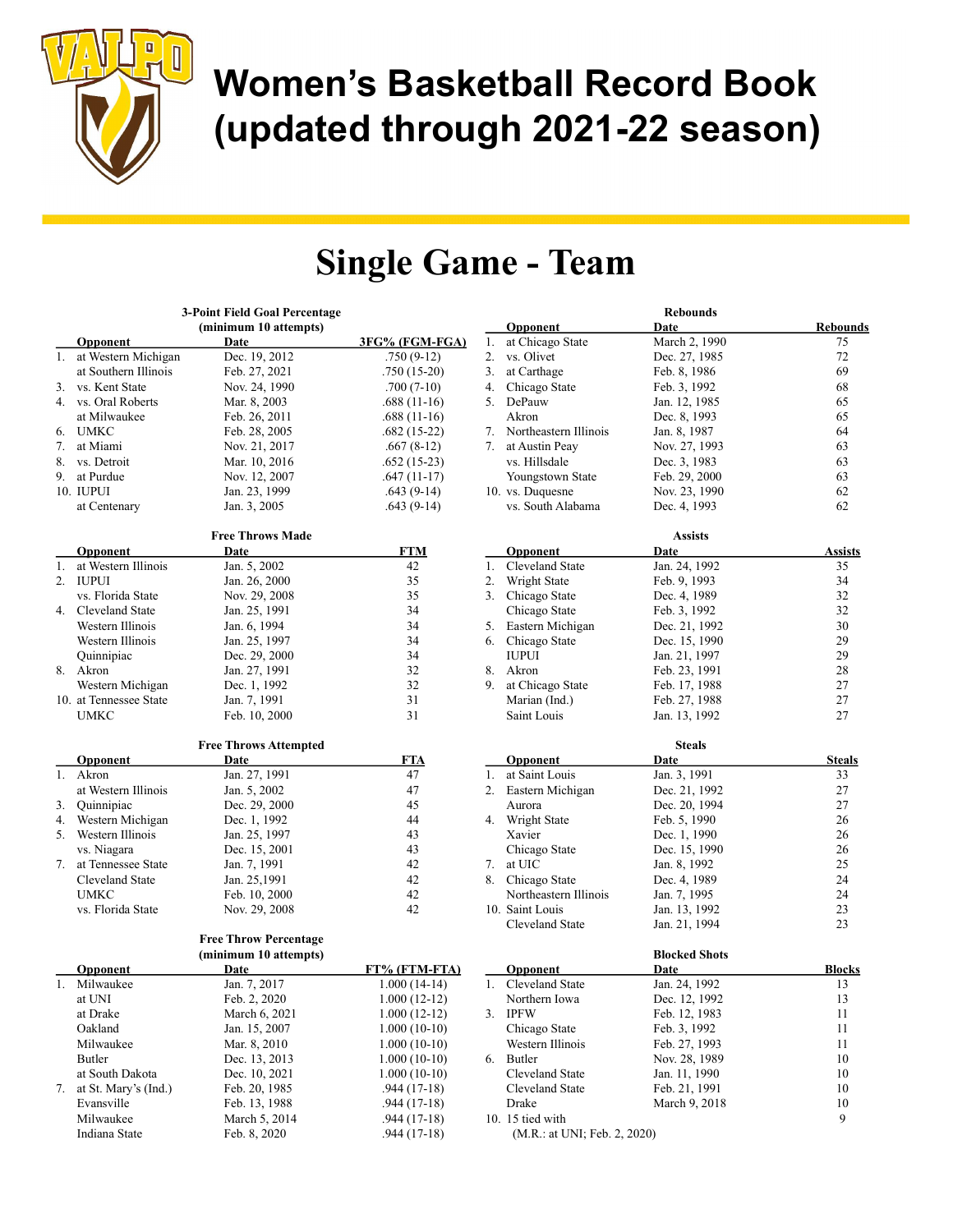

## Single Season - Individual

|                | <b>Points</b>     |           |               |  |
|----------------|-------------------|-----------|---------------|--|
|                | Plaver            | Year      | <b>Points</b> |  |
| $\mathbf{1}$ . | Debbie Bolen      | 1991-1992 | 638           |  |
| 2.             | Dani Franklin     | 2016-2017 | 559           |  |
| 3.             | Debbie Bolen      | 1992-1993 | 550           |  |
| 4.             | Michelle Russell  | 1993-1994 | 506           |  |
| 5.             | Dani Franklin     | 2017-2018 | 485           |  |
| 6.             | Tabitha Gerardot  | 2012-2013 | 481           |  |
| 7.             | Debbie Bolen      | 1990-1991 | 469           |  |
| 8.             | Sarrah Stricklett | 1997-1998 | 458           |  |
| 9.             | Stephanie Greer   | 1990-1991 | 456           |  |
| 10.            | Lyn Swanson       | 1985-1986 | 443           |  |

|     | Points Per Game (min. 75% of team's games) |           |      |  |  |
|-----|--------------------------------------------|-----------|------|--|--|
|     | Plaver                                     | Year      | PPG  |  |  |
| 1.  | Debbie Bolen                               | 1991-1992 | 22.0 |  |  |
| 2.  | Debbie Bolen                               | 1992-1993 | 20.4 |  |  |
| 3.  | Lyn Swanson                                | 1985-1986 | 19.3 |  |  |
| 4.  | Michelle Russell                           | 1993-1994 | 18.7 |  |  |
| .5. | Dani Franklin                              | 2016-2017 | 18.0 |  |  |
| 6.  | Deb Lahti                                  | 1983-1984 | 17.5 |  |  |
| 7.  | Deb Lahti                                  | 1982-1983 | 16.4 |  |  |
| 8.  | Sarrah Stricklett                          | 1997-1998 | 15.8 |  |  |
| 9.  | Lyn Swanson                                | 1984-1985 | 15.6 |  |  |
|     | Debbie Bolen                               | 1990-1991 | 15.6 |  |  |
|     | Dani Franklin                              | 2017-2018 | 15.6 |  |  |

|    | <b>Field Goals Made</b> |           |     |  |
|----|-------------------------|-----------|-----|--|
|    | Plaver                  | Year      | FGM |  |
| 1. | Debbie Bolen            | 1991-1992 | 224 |  |
| 2. | Debbie Bolen            | 1992-1993 | 208 |  |
| 3. | Lyn Swanson             | 1985-1986 | 199 |  |
|    | Dani Franklin           | 2016-2017 | 199 |  |
| 5. | Tabitha Gerardot        | 2012-2013 | 182 |  |
| 6. | Dani Franklin           | 2017-2018 | 177 |  |
| 7. | Stephanie Greer         | 1990-1991 | 173 |  |
| 8. | Michelle Russell        | 1993-1994 | 171 |  |
| 9. | Deb Lahti               | 1983-1984 | 165 |  |
|    | Marlous Nieuwyeen       | 2001-2002 | 165 |  |

|               | <b>Field Goals Attempted</b> |     |
|---------------|------------------------------|-----|
| <b>Player</b> | Year                         | FGA |

| 1.  | Debbie Bolen     | 1991-1992 | 497 |
|-----|------------------|-----------|-----|
| 2.  | Dani Franklin    | 2017-2018 | 472 |
| 3.  | Michelle Russell | 1993-1994 | 466 |
| 4.  | Dani Franklin    | 2016-2017 | 444 |
| 5.  | Debbie Bolen     | 1992-1993 | 439 |
| 6.  | Lyn Swanson      | 1985-1986 | 432 |
| 7.  | Aimee Forsman    | 1991-1992 | 391 |
| 8.  | Tabitha Gerardot | 2012-2013 | 384 |
| 9.  | Jeanette Gray    | 2001-2002 | 382 |
| 10. | Debbie Bolen     | 1990-1991 | 379 |

|    | <b>Free Throws Made</b> |           |     |  |  |
|----|-------------------------|-----------|-----|--|--|
|    | Plaver                  | Year      | FTM |  |  |
| 1. | Debbie Bolen            | 1991-1992 | 182 |  |  |
| 2. | Debbie Bolen            | 1990-1991 | 157 |  |  |
| 3. | Sarrah Stricklett       | 1997-1998 | 152 |  |  |
| 4. | Sarrah Stricklett       | 1996-1997 | 125 |  |  |
| 5. | Sarrah Stricklett       | 1999-2000 | 124 |  |  |
| 6. | Debbie Bolen            | 1992-1993 | 117 |  |  |
| 7. | <b>Betsy Rietema</b>    | 2005-2006 | 113 |  |  |
| 8. | Stephanie Greer         | 1990-1991 | 109 |  |  |
|    | <b>Betsy Rietema</b>    | 2006-2007 | 109 |  |  |
|    | <b>Addison Stoller</b>  | 2018-2019 | 109 |  |  |

|     | <b>Free Throws Attempted</b> |           |            |  |  |
|-----|------------------------------|-----------|------------|--|--|
|     | Plaver                       | Year      | <b>FTA</b> |  |  |
| 1.  | Debbie Bolen                 | 1991-1992 | 239        |  |  |
| 2.  | Debbie Bolen                 | 1990-1991 | 218        |  |  |
| 3.  | Sarrah Stricklett            | 1997-1998 | 199        |  |  |
| 4.  | Sarrah Stricklett            | 1999-2000 | 182        |  |  |
| 5.  | Sarrah Stricklett            | 1996-1997 | 177        |  |  |
| 6.  | Debbie Bolen                 | 1992-1993 | 172        |  |  |
| 7.  | Addison Stoller              | 2018-2019 | 156        |  |  |
| 8.  | Betsy Rietema                | 2005-2006 | 155        |  |  |
| 9.  | <b>Betsy Rietema</b>         | 2006-2007 | 149        |  |  |
| 10. | Jody Romohr                  | 1986-1987 | 145        |  |  |

#### Three-Point Field Goals Made

|     | Player             | Year      | 3FGM |
|-----|--------------------|-----------|------|
| 1.  | Lynda Kukla        | 1991-1992 | 101  |
| 2.  | Lynda Kukla        | 1990-1991 | 91   |
| 3.  | Carrie Myers       | 2006-2007 | 85   |
| 4.  | Carrie Myers       | 2005-2006 | 76   |
| 5.  | Meredith Hamlet    | 2015-2016 | 69   |
| 6.  | Lynda Kukla        | 1989-1990 | 68   |
|     | Suzie Hammel       | 2003-2004 | 68   |
|     | Aimee Litka        | 2007-2008 | 68   |
|     | <b>Betsy Adams</b> | 2010-2011 | 68   |
| 10. | Aimee Litka        | 2008-2009 | 66   |

#### Three-Point Field Goals Attempted

|     | <b>Player</b>      | Year      | 3FGA |
|-----|--------------------|-----------|------|
| 1.  | Lynda Kukla        | 1991-1992 | 275  |
| 2.  | Lynda Kukla        | 1990-1991 | 248  |
| 3.  | Lynda Kukla        | 1989-1990 | 216  |
| 4.  | Michelle Russell   | 1993-1994 | 205  |
|     | Carrie Myers       | 2006-2007 | 205  |
| 6.  | <b>Betsy Adams</b> | 2010-2011 | 195  |
| 7.  | Suzie Hammel       | 2003-2004 | 189  |
|     | Carrie Myers       | 2005-2006 | 189  |
| 9.  | <b>Betsy Adams</b> | 2009-2010 | 181  |
| 10. | Meredith Hamlet    | 2015-2016 | 179  |
|     |                    |           |      |

|     | <b>Rebounds</b>      |           |      |  |  |
|-----|----------------------|-----------|------|--|--|
|     | Plaver               | Year      | Reb. |  |  |
| 1.  | Deb Lahti            | 1983-1984 | 323  |  |  |
| 2.  | Tabitha Gerardot     | 2012-2013 | 284  |  |  |
| 3.  | <b>Ashley Varner</b> | 2011-2012 | 279  |  |  |
| 4.  | Carie Wickham        | 1997-1998 | 269  |  |  |
| 5.  | Tamra Braun          | 2006-2007 | 266  |  |  |
| 6.  | Carole Pollitz       | 1982-1983 | 250  |  |  |
|     | Jasmyn Walker        | 2014-2015 | 250  |  |  |
| 8.  | Jasmyn Walker        | 2015-2016 | 249  |  |  |
| 9.  | Deb Lahti            | 1982-1983 | 248  |  |  |
| 10. | Marlous Nieuwyeen    | 2001-2002 | 244  |  |  |

| Rebounds Per Game (min. 75% of team's games) |                   |           |            |  |
|----------------------------------------------|-------------------|-----------|------------|--|
|                                              | <b>Player</b>     | Year      | <b>RPG</b> |  |
| 1.                                           | Deb Lahti         | 1983-1984 | 14.0       |  |
| ◠                                            | $Cauchen$ Dallita | 1002.1002 | 100        |  |

| 1. | Deb Lahti            | 1983-1984 | 14.0 |
|----|----------------------|-----------|------|
| 2. | Carole Pollitz       | 1982-1983 | 10.9 |
| 3. | Deb Lahti            | 1982-1983 | 10.8 |
| 4. | Carie Wickham        | 1997-1998 | 9.3  |
| 5. | Tabitha Gerardot     | 2012-2013 | 9.2  |
| 6. | <b>Ashley Varner</b> | 2011-2012 | 9.0  |
| 7. | Tamra Braun          | 2006-2007 | 8.6  |
| 8. | Denise Dunbar        | 1985-1986 | 8.5  |
| 9. | Cheryl Wilbrandt     | 1992-1993 | 8.3  |
|    | Tamra Braun          | 2005-2006 | 8.3  |
|    | Jasmyn Walker        | 2015-2016 | 8.3  |
|    |                      |           |      |

| Assists        |                   |           |      |  |
|----------------|-------------------|-----------|------|--|
|                | <b>Plaver</b>     | Year      | Ast. |  |
| 1.             | Debbie Bolen      | 1992-1993 | 187  |  |
| 2.             | Debbie Bolen      | 1990-1991 | 184  |  |
| 3.             | Mo Drabicki       | 1997-1998 | 174  |  |
| 4.             | Debbie Bolen      | 1991-1992 | 166  |  |
| 5.             | Lisa Diefenthaler | 1994-1995 | 150  |  |
| 6.             | Shay Frederick    | 2021-2022 | 144  |  |
| 7 <sub>1</sub> | Lisa Winter       | 1999-2000 | 143  |  |
| 8.             | Hannah Schaub     | 2016-2017 | 134  |  |
| 9.             | Katie Boone       | 2001-2002 | 130  |  |
|                | Jessica Carr      | 2014-2015 | 128  |  |

|    | Steals          |           |      |  |  |
|----|-----------------|-----------|------|--|--|
|    | <b>Player</b>   | Year      | Stl. |  |  |
| 1. | Stephanie Greer | 1990-1991 | 109  |  |  |
| 2. | Debbie Bolen    | 1990-1991 | 97   |  |  |
| 3. | Debbie Bolen    | 1992-1993 | 89   |  |  |
| 4. | Stephanie Greer | 1989-1990 | 84   |  |  |
| 5. | Laura Richards  | 2011-2012 | 83   |  |  |
| 6. | Shari Toelke    | 1992-1993 | 80   |  |  |
| 7. | Debbie Bolen    | 1991-1992 | 79   |  |  |
|    | Shari Toelke    | 1993-1994 | 79   |  |  |
| 9. | Mo Drabicki     | 1997-1998 | 72   |  |  |
|    | Jeanette Gray   | 2001-2002 | 72   |  |  |
|    | Carie Weinman   | 2020-2021 | 72   |  |  |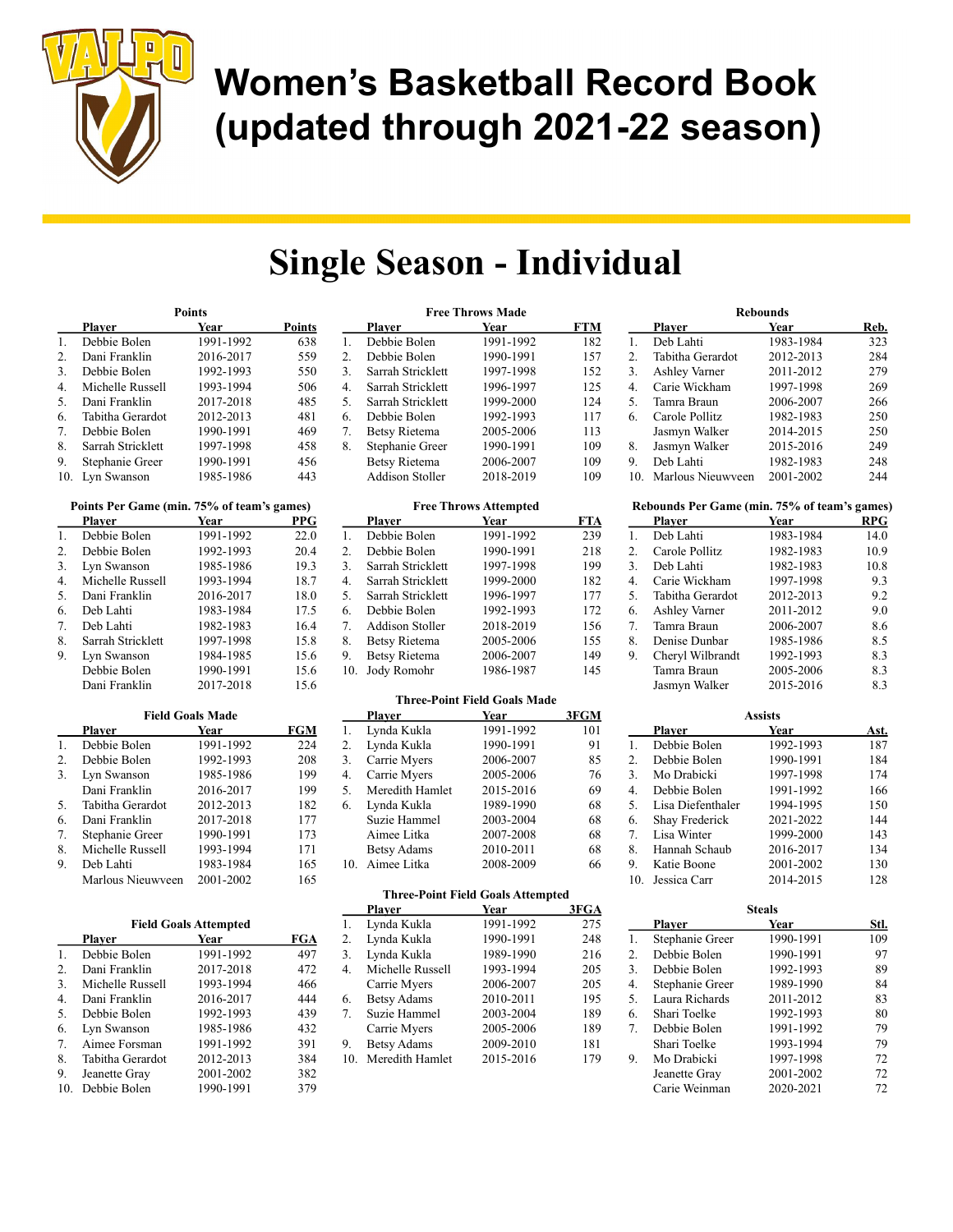

## Single Season - Individual

|                |                   | <b>Blocked Shots</b> |      |  |
|----------------|-------------------|----------------------|------|--|
|                | Plaver            | Year                 | Blk. |  |
| $\mathbf{1}$ . | Michelle Mader    | 1991-1992            | 110  |  |
| 2.             | Amber Lindfors    | 2015-2016            | 71   |  |
| 3.             | Amber Lindfors    | 2016-2017            | 70   |  |
| 4.             | Tamra Braun       | 2004-2005            | 67   |  |
| .5.            | Tamra Braun       | 2006-2007            | 49   |  |
| 6.             | Deb Lahti         | 1983-1984            | 46   |  |
| 7.             | Tamra Braun       | 2005-2006            | 45   |  |
| 8.             | Marlous Nieuwyeen | 2001-2002            | 43   |  |
| 9.             | Deb Lahti         | 1982-1983            | 40   |  |
|                | Caitlin Morrison  | 2017-2018            | 39   |  |

|     | <b>Field Goal Percentage</b> |           |                |      |  |
|-----|------------------------------|-----------|----------------|------|--|
|     | (min. 100 attempts)          |           |                |      |  |
|     | <b>Player</b>                | Year      | <b>FGM-FGA</b> | FG%  |  |
| 1.  | Sarrah Stricklett            | 1997-1998 | 153-255        | .600 |  |
| 2.  | Carrie Forsman               | 1992-1993 | 117-204        | .574 |  |
| 3.  | Tamra Braun                  | 2006-2007 | 113-198        | .571 |  |
| 4.  | Sarrah Stricklett            | 1999-2000 | 107-189        | .566 |  |
| .5. | Sarrah Stricklett            | 1996-1997 | 126-224        | .563 |  |
| 6.  | Lauren Kenney                | 2009-2010 | 136-245        | .555 |  |
| 7.  | Lauren Kenney                | 2008-2009 | 98-180         | .544 |  |
| 8.  | Marlous Nieuwyeen            | 2001-2002 | 165-304        | .543 |  |
| 9.  | Tamra Braun                  | 2005-2006 | 141-262        | .538 |  |
| 10. | Sarrah Stricklett            | 1998-1999 | 116-216        | .537 |  |
|     | Tamra Braun                  | 2003-2004 | 73-136         | .537 |  |

|     | <b>Free Throw Percentage</b><br>(min. 75 attempts) |           |                |      |  |
|-----|----------------------------------------------------|-----------|----------------|------|--|
|     | Plaver                                             | Year      | <b>FTM-FTA</b> | FT%  |  |
| 1.  | <b>Grace Hales</b>                                 | 2019-2020 | $73 - 82$      | .890 |  |
| 2.  | Agnieszka Kulaga                                   | 2008-2009 | 70-79          | .886 |  |
| 3.  | Dani Franklin                                      | 2017-2018 | 85-98          | .867 |  |
| 4.  | <b>Grace Hales</b>                                 | 2018-2019 | 73-85          | .859 |  |
| 5.  | Dani Franklin                                      | 2016-2017 | 97-113         | .858 |  |
| 6.  | Mo Drabicki                                        | 1997-1998 | 74-87          | .851 |  |
| 7.  | Agnieszka Kulaga                                   | 2007-2008 | 99-117         | .846 |  |
| 8.  | Aimee Litka                                        | 2007-2008 | 70-83          | .843 |  |
| 9.  | Charae Richardson                                  | 2012-2013 | 74-88          | .841 |  |
| 10. | Launa Hochstetler                                  | 2008-2009 | 94-112         | .839 |  |

|     | THE CC-T QUILET ICIU COME E CELCULARE |           |         |      |
|-----|---------------------------------------|-----------|---------|------|
|     | (min. 75 attempts)                    |           |         |      |
|     | <b>Player</b>                         | Year      | FGM-FGA | 3FG% |
| 1.  | Sarah Lenschow                        | 1997-1998 | 56-106  | .528 |
| 2.  | Jamie Gutowski                        | 2005-2006 | 47-101  | .465 |
| 3.  | Sarah Lenschow                        | 1996-1997 | 41-94   | .436 |
| 4.  | Grace Hales                           | 2019-2020 | 56-129  | .434 |
| 5.  | Dani Franklin                         | 2014-2015 | 39-90   | .433 |
| 6.  | Dani Franklin                         | 2016-2017 | 64-149  | .430 |
| 7.  | Michelle Russell                      | 1992-1993 | 48-113  | .425 |
| 8.  | Sarah Lenschow                        | 1998-1999 | 51-123  | .415 |
|     | Carrie Myers                          | 2006-2007 | 85-205  | .415 |
| 10. | Carrie Myers                          | 2005-2006 | 76-189  | .402 |

Three-Point Field Coal Persentage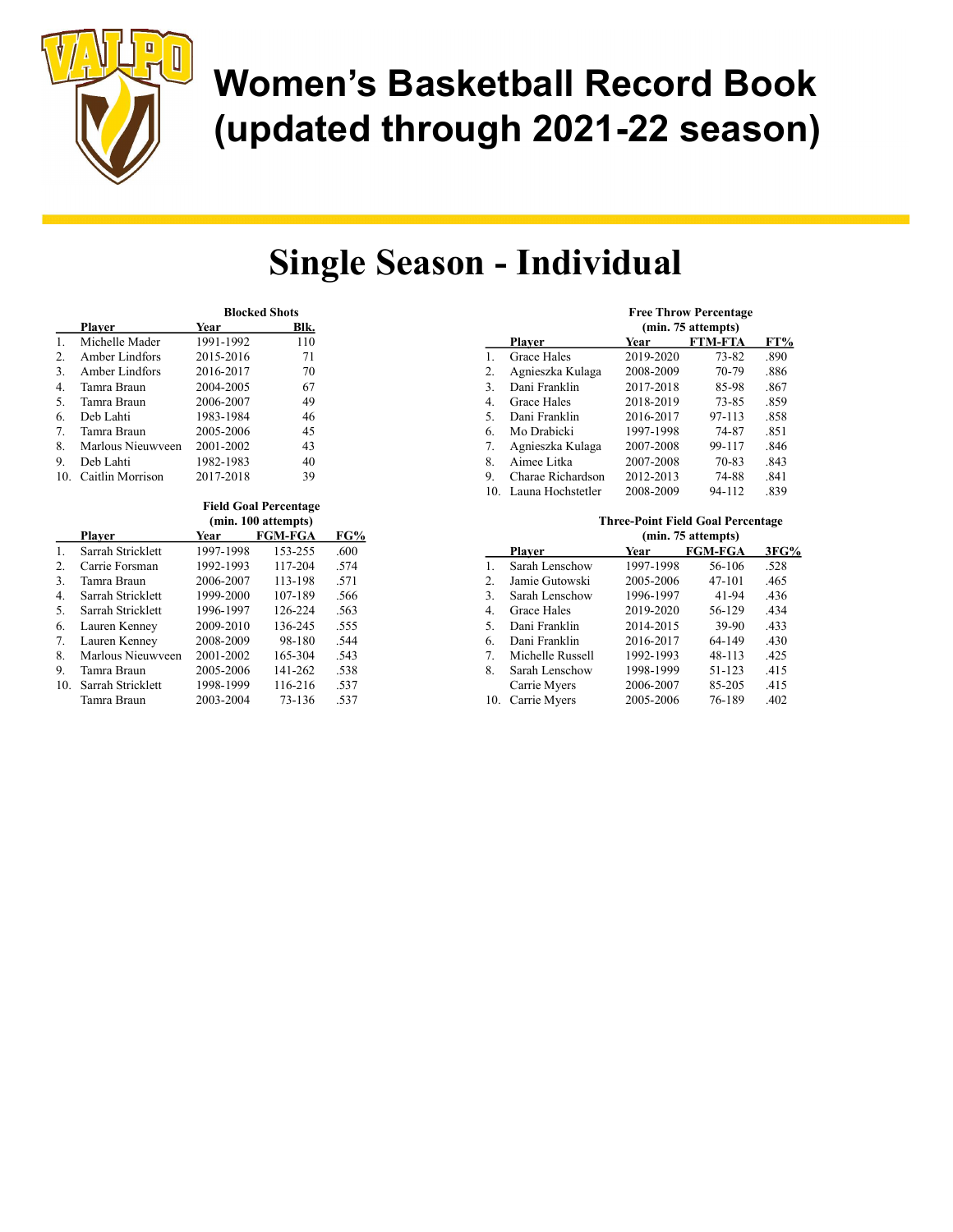

### Single Season - Team

Free Throw Attempts Year FTA 1. 1990-1991 865 2. 1999-2000 762 3. 1997-1998 740 4. 1993-1994 735 5. 1989-1990 683 6. 1992-1993 659 7. 1991-1992 652 8. 2001-2002 640 9. 1998-1999 632 10. 2017-2018 600

Free Throw Percentage Year FT% 1. 2019-2020 .792 2. 2013-2014 .776 3. 2017-2018 .760 4. 2007-2008 .753 5. 2016-2017 .749 2021-2022 .749 7. 1987-1988 .748 8. 1997-1998 .738 9. 2008-2009 .737 10. 1998-1999 .736

| <b>Scoring Average</b> |              | <b>Free Throws Made</b> |                  |     |
|------------------------|--------------|-------------------------|------------------|-----|
|                        | Year         | PPG                     | Year             | FTM |
| 1.                     | 1990-1991    | 91.4                    | 1990-1991        | 621 |
|                        | 1992-1993    | 91.4                    | 1997-1998<br>2.5 | 546 |
| 3.                     | 1991-1992    | 88.6                    | 1999-2000<br>3.  | 531 |
| 4.                     | 1993-1994    | 82.2                    | 1993-1994<br>4.  | 490 |
| 5.                     | 1989-1990    | 75.7                    | 1998-1999<br>5.  | 465 |
| 6.                     | 1997-1998    | 74.3                    | 1991-1992<br>6.  | 459 |
| 7.                     | 1996-1997    | 73.5                    | 2017-2018        | 456 |
| 8.                     | 1994-1995    | 72.9                    | 1989-1990<br>8.  | 451 |
| 9.                     | 1982-1983    | 70.6                    | 1992-1993<br>9.  | 438 |
|                        | 10.1995-1996 | 69.3                    | 10.2019-2020     | 434 |

| <b>Field Goals Made</b> |               |     |
|-------------------------|---------------|-----|
|                         | Year          | FGM |
| $1_{-}$                 | 1990-1991     | 979 |
| 2.                      | 1991-1992     | 943 |
| 3.                      | 1992-1993     | 927 |
| 4.                      | 1989-1990     | 819 |
| 5.                      | 1993-1994     | 806 |
| 6.                      | 2001-2002     | 786 |
|                         | 7. 2013-2014  | 737 |
| 8.                      | 1994-1995     | 730 |
| 9.                      | 1985-1986     | 719 |
|                         | 10. 2003-2004 | 718 |

|    | <b>Field Goals Attempted</b> |       |
|----|------------------------------|-------|
|    | Year                         | FGA   |
| 1. | 1990-1991                    | 2,374 |
| 2. | 1991-1992                    | 2,323 |
| 3. | 1992-1993                    | 2,092 |
| 4. | 1993-1994                    | 1,982 |
| 5. | 1989-1990                    | 1,972 |
| 6. | 2001-2002                    | 1,857 |
| 7. | 2014-2015                    | 1,830 |
| 8. | 1985-1986                    | 1,828 |
| 9. | 1988-1989                    | 1,972 |
|    | 10.2017-2018                 | 1,816 |

| <b>Field Goal Percentage</b> |              |      |               | 3-Pt. Field Goals Made |      |
|------------------------------|--------------|------|---------------|------------------------|------|
|                              | Year         | FG%  |               | Year                   | 3FGM |
| 1.                           | 1994-1995    | .451 |               | 2018-2019              | 276  |
| 2.                           | 1996-1997    | .448 | 2.            | 2019-2020              | 250  |
| 3.                           | 1992-1993    | .443 | $\mathcal{E}$ | 2021-2022              | 241  |
| 4.                           | 1997-1998    | .439 | 4.            | 2020-2021              | 226  |
|                              | 1998-1999    | .439 | 5.            | 1991-1992              | 224  |
| 6.                           | 1995-1996    | .438 |               | 2007-2008              | 224  |
| 7.                           | 2013-2014    | .433 | 7.            | 2010-2011              | 214  |
| 8.                           | 1999-2000    | .429 | 8.            | 2015-2016              | 213  |
| 9.                           | 2000-2001    | .424 | 9.            | 2006-2007              | 210  |
|                              | 10.2001-2002 | .423 |               | 10.2008-2009           | 198  |

| 3-Pt. Field Goals Attempted |      | <b>Steals</b>   |             |  |
|-----------------------------|------|-----------------|-------------|--|
| Year                        | 3FGA | Year            | <u>Stl.</u> |  |
| 2018-2019<br>1.             | 837  | 1990-1991       | 440         |  |
| 2. 2021-2022                | 730  | 1989-1990<br>2. | 378         |  |
| 3. 2019-2020                | 729  | 1991-1992<br>3. | 375         |  |
| 4. 2020-2021                | 719  | 1992-1993<br>4. | 349         |  |
| 5. 1991-1992                | 676  | 5. 1993-1994    | 343         |  |
| 6. 2015-2016                | 664  | 2001-2002<br>6. | 330         |  |
| 7. 2010-2011                | 645  | 1988-1989<br>7. | 312         |  |
| 8.<br>2007-2008             | 631  | 2019-2020<br>8. | 300         |  |
| 9.<br>2016-2017             | 624  | 1997-1998<br>9. | 296         |  |
| 10.2017-2018                | 603  | 10.2002-2003    | 292         |  |

| 3-Pt. Field Goal Percentage         |      |  |
|-------------------------------------|------|--|
| Year                                | 3FG% |  |
| 2006-2007<br>$1_{-}$                | .374 |  |
| 1997-1998<br>$\mathfrak{D}_{\cdot}$ | .371 |  |
| 2005-2006<br>3.                     | .366 |  |
| 2008-2009<br>4.                     | .365 |  |
| 5. 1998-1999                        | .361 |  |
| 6. 2007-2008                        | .355 |  |
| 7. 2004-2005                        | .349 |  |
| 8. 1987-1988                        | .348 |  |
| 2003-2004<br>9.                     | .347 |  |
| 10.1996-1997                        | .343 |  |
| 2019-2020                           | .343 |  |

|                | <b>Rebounds</b> |       |
|----------------|-----------------|-------|
|                | Year            | Reb.  |
| $\mathbf{1}$ . | 1990-1991       | 1,444 |
|                | 2. 1991-1992    | 1,427 |
| 3.             | 1993-1994       | 1,251 |
| 4.             | 2012-2013       | 1,240 |
| 5.             | 1989-1990       | 1,239 |
|                | 6. 1992-1993    | 1,236 |
|                | 7. 2014-2015    | 1,231 |
|                | 8. 2016-2017    | 1,219 |
| 9.             | 2001-2002       | 1,216 |
|                | 10.2017-2018    | 1,197 |

|    | 10.2017-2018   | 1,197 |
|----|----------------|-------|
|    | <b>Assists</b> |       |
|    | Year           | Ast.  |
|    | 1. 1991-1992   | 539   |
|    | 2. 1990-1991   | 520   |
| 3. | 2001-2002      | 495   |
|    | 4. 1989-1990   | 494   |
|    | 1992-1993      | 494   |
| 6. | 1997-1998      | 471   |
|    | 7. 1994-1995   | 457   |
|    | 8. 1995-1996   | 452   |
|    | 9. 1999-2000   | 446   |
|    | 10.1996-1997   | 444   |

1998-1999 444

| <b>Blocked Shots</b>                          |     |  |
|-----------------------------------------------|-----|--|
|                                               |     |  |
| 10.2002-2003                                  | 292 |  |
| 1997-1998<br>9.                               | 296 |  |
| 8. 2019-2020                                  | 300 |  |
| 1988-1989<br>$7_{\scriptscriptstyle{\ddots}}$ | 312 |  |
| 2001-2002<br>6.                               | 330 |  |
|                                               |     |  |
| 1993-1994<br>5.                               | 343 |  |
| 1992-1993<br>4.                               | 349 |  |
| 1991-1992<br>3.                               | 375 |  |
| 1989-1990<br>2.                               | 378 |  |
| . .<br>. <i>. . . .</i> .                     | ュ   |  |

| <b>Blocked Shots</b>        |           |      |
|-----------------------------|-----------|------|
| Year                        |           | BIk. |
| 1.                          | 1991-1992 | 188  |
| 2.                          | 2015-2016 | 165  |
| $\mathcal{F}_{\mathcal{L}}$ | 1989-1990 | 134  |
| 4.                          | 2016-2017 | 131  |
| 5.                          | 2017-2018 | 112  |
| 6.                          | 1988-1989 | 109  |
| 7. 1990-1991                |           | 103  |
| 8.                          | 2001-2002 | 98   |
| 9.                          | 1992-1993 | 97   |
| 10.2019-2020                |           | 96   |
|                             |           |      |

|                             |              | Wins |      |
|-----------------------------|--------------|------|------|
|                             | Year         |      | Wins |
| 1.                          | 2001-2002    |      | 26   |
| 2.5                         | 1997-1998    |      | 22   |
| $\mathcal{F}_{\mathcal{L}}$ | 1991-1992    |      | 20   |
|                             | 2003-2004    |      | 20   |
|                             | 2006-2007    |      | 20   |
| 6.                          | 1998-1999    |      | 18   |
|                             | 1999-2000    |      | 18   |
|                             | 2002-2003    |      | 18   |
|                             | 2004-2005    |      | 18   |
|                             | 10.2019-2020 |      | 17   |
|                             |              |      |      |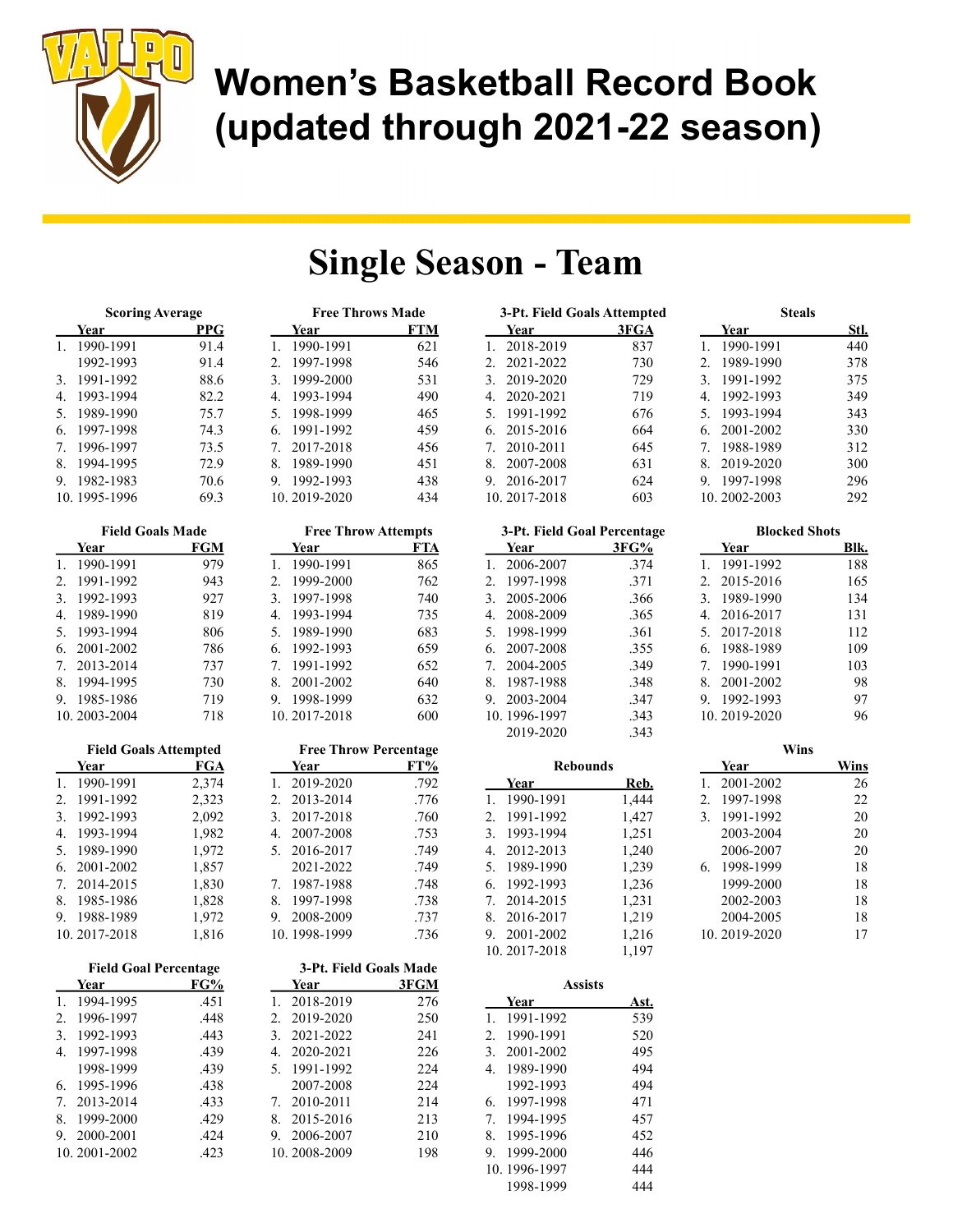

## Career Leaders

Field Goals Made

| <b>Games Played</b> |                   |           |     |
|---------------------|-------------------|-----------|-----|
|                     | Plaver            | Years     | GP  |
|                     | Caitlin Morrison  | 2016-2022 | 141 |
| 2.                  | Kathryn Knoester  | 2000-2004 | 125 |
| 3.                  | Meredith Hamlet   | 2015-2019 | 123 |
|                     | Grace Hales       | 2016-2020 | 123 |
| 5.                  | Jeanette Gray     | 1999-2003 | 122 |
| 6.                  | Dani Franklin     | 2014-2018 | 121 |
| 7.                  | Amber Schober     | 1998-2002 | 120 |
|                     | Lauren Bechtold   | 2002-2006 | 120 |
|                     | Tamra Braun       | 2003-2007 | 120 |
|                     | Launa Hochstetler | 2005-2009 | 118 |

|     | <b>Points</b>     |           |               |  |
|-----|-------------------|-----------|---------------|--|
|     | <b>Player</b>     | Years     | <b>Points</b> |  |
| 1.  | Debbie Bolen      | 1989-1993 | 2,008         |  |
| 2.  | Dani Franklin     | 2014-2018 | 1,721         |  |
| 3.  | Sarrah Stricklett | 1996-2000 | 1,498         |  |
| 4.  | Jeanette Gray     | 1999-2003 | 1,460         |  |
| 5.  | Meredith Hamlet   | 2015-2019 | 1,350         |  |
| 6.  | Betsy Rietema     | 2003-2007 | 1,276         |  |
| 7.  | Amber Schober     | 1998-2002 | 1,273         |  |
| 8.  | Shay Frederick    | 2018-2022 | 1,264         |  |
| 9.  | Stephanie Greer   | 1987-1991 | 1,224         |  |
| 10. | Marlous Nieuwyeen | 1998-2002 | 1,217         |  |
|     | Tabitha Gerardot  | 2010-2013 | 1,217         |  |
| 12. | Aimee Forsman     | 1988-1992 | 1,195         |  |
| 13. | Grace Hales       | 2016-2020 | 1,123         |  |
| 14. | Tamra Braun       | 2003-2007 | 1,096         |  |
| 15. | Lynda Kukla       | 1988-1992 | 1,081         |  |
| 16. | Suzie Hammel      | 2000-2004 | 1,077         |  |
| 17. | Carrie Forsman    | 1992-1996 | 1,015         |  |
| 18. | Shari Toelke      | 1990-1994 | 992           |  |
| 19. | Cheryl Wilbrandt  | 1989-1993 | 978           |  |
| 20. | Agnieszka Kulaga  | 2005-2009 | 971           |  |

#### Points Per Game (min. 50 games)

|     | Plaver            | Years     | PPG  |
|-----|-------------------|-----------|------|
| 1.  | Debbie Bolen      | 1989-1993 | 18.4 |
| 2.  | Dani Franklin     | 2014-2018 | 14.2 |
| 3.  | Sarrah Stricklett | 1996-2000 | 13.1 |
|     | Tabitha Gerardot  | 2010-2013 | 13.1 |
| .5. | Michelle Russell  | 1991-1994 | 12.3 |
| 6.  | Jeanette Gray     | 1999-2003 | 12.0 |
| 7.  | Carie Weinman     | 2019-2022 | 11.9 |
| 8.  | Lauren Kenney     | 2008-2010 | 11.7 |
| 9.  | Sarah Schmoyer    | 1992-1996 | 11.2 |
| 10. | Jasmyn Walker     | 2014-2016 | 11.1 |

|     | <b>Player</b>        | <b>Years</b> | <b>FGM</b> |
|-----|----------------------|--------------|------------|
| 1.  | Debbie Bolen         | 1989-1993    | 718        |
| 2.  | Dani Franklin        | 2014-2018    | 639        |
| 3.  | Jeanette Gray        | 1999-2003    | 595        |
| 4.  | Sarrah Stricklett    | 1996-2000    | 502        |
| 5.  | Stephanie Greer      | 1987-1991    | 493        |
| 6.  | Marlous Nieuwveen    | 1998-2002    | 492        |
| 7.  | Amber Schober        | 1998-2002    | 471        |
| 8.  | Aimee Forsman        | 1988-1992    | 463        |
| 9.  | Tabitha Gerardot     | 2010-2013    | 453        |
| 10. | <b>Betsy Rietema</b> | 2003-2007    | 451        |

| <b>Field Goals Attempted</b> |                      |              |            |
|------------------------------|----------------------|--------------|------------|
|                              | Plaver               | <b>Years</b> | <b>FGA</b> |
| 1.                           | Debbie Bolen         | 1989-1993    | 1,590      |
| 2.                           | Dani Franklin        | 2014-2018    | 1,489      |
| 3.                           | Jeanette Gray        | 1999-2003    | 1,351      |
| 4.                           | Aimee Forsman        | 1988-1992    | 1,201      |
| 5.                           | Meredith Hamlet      | 2015-2019    | 1,181      |
| 6.                           | <b>Betsy Rietema</b> | 2003-2007    | 1,158      |
| 7.                           | Stephanie Greer      | 1987-1991    | 1,124      |
| 8.                           | Shay Frederick       | 2018-2022    | 1,037      |
| 9.                           | Lynda Kukla          | 1988-1991    | 1,030      |
| 10.                          | Tabitha Gerardot     | 2010-2013    | 1.022      |

#### Free Throws Made

|     | Plaver               | <b>Years</b> | FTM |
|-----|----------------------|--------------|-----|
| 1.  | Debbie Bolen         | 1989-1993    | 543 |
| 2.  | Sarrah Stricklett    | 1996-2000    | 494 |
| 3.  | <b>Betsy Rietema</b> | 2003-2007    | 341 |
| 4.  | Shay Frederick       | 2018-2022    | 280 |
| 5.  | Amber Schober        | 1998-2002    | 277 |
| 6.  | Paige Freeman        | 1985-1989    | 272 |
| 7.  | Dani Franklin        | 2014-2018    | 260 |
| 8.  | Meredith Hamlet      | 2015-2019    | 249 |
| 9.  | Tabitha Gerardot     | 2010-2013    | 248 |
| 10. | Grace Hales          | 2016-2020    | 238 |

#### Free Throws Attempted

|     | <b>Plaver</b>        | Years     | <b>FTA</b> |
|-----|----------------------|-----------|------------|
| 1.  | Debbie Bolen         | 1989-1993 | 759        |
| 2.  | Sarrah Stricklett    | 1996-2000 | 687        |
| 3.  | <b>Betsy Rietema</b> | 2003-2007 | 480        |
| 4.  | Amber Schober        | 1998-2002 | 403        |
| 5.  | Paige Freeman        | 1985-1989 | 362        |
| 6.  | Jeanette Gray        | 1999-2003 | 357        |
| 7.  | Shay Frederick       | 2018-2022 | 351        |
| 8.  | Marlous Nieuwyeen    | 1998-2002 | 345        |
| 9.  | Katie Boone          | 2001-2005 | 330        |
| 10. | Stephanie Greer      | 1987-1991 | 327        |
|     | Shantil Robinson     | 1995-2000 | 327        |
|     | Tabitha Gerardot     | 2010-2013 | 327        |

| <b>Three-Point Field Goals Made</b> |                 |           |      |
|-------------------------------------|-----------------|-----------|------|
|                                     | Plaver          | Years     | 3FGM |
| 1.                                  | Lynda Kukla     | 1988-1992 | 264  |
| 2.                                  | Suzie Hammel    | 2000-2004 | 236  |
| 3.                                  | Carrie Myers    | 2003-2007 | 215  |
| 4.                                  | Meredith Hamlet | 2015-2019 | 211  |
| 5.                                  | Shay Frederick  | 2018-2022 | 192  |
| 6.                                  | Dani Franklin   | 2014-2018 | 183  |
| 7.                                  | Sarah Lenschow  | 1996-2000 | 171  |
|                                     | Aimee Litka     | 2005-2009 | 171  |
| 9.                                  | Grace Hales     | 2016-2020 | 167  |
| 10.                                 | Jamie Gutowski  | 2002-2006 | 151  |

| <b>Three-Point Field Goals Attempted</b> |                  |           |      |
|------------------------------------------|------------------|-----------|------|
|                                          | Player           | Years     | 3FGA |
| 1.                                       | Lynda Kukla      | 1988-1992 | 755  |
| 2.                                       | Suzie Hammel     | 2000-2004 | 673  |
| 3.                                       | Meredith Hamlet  | 2015-2019 | 623  |
| 4.                                       | Shay Frederick   | 2018-2022 | 569  |
| 5.                                       | Carrie Myers     | 2003-2007 | 538  |
| 6.                                       | Dani Franklin    | 2014-2018 | 503  |
| 7.                                       | Aimee Litka      | 2005-2009 | 471  |
| 8.                                       | Caitlin Morrison | 2016-2022 | 447  |
| 9.                                       | Grace Hales      | 2016-2020 | 439  |
| 10.                                      | Kathrvn Knoester | 2000-2004 | 438  |

| <b>Rebounds</b>  |                      |              |      |
|------------------|----------------------|--------------|------|
|                  | <u>Plaver</u>        | <b>Years</b> | Reb. |
| 1.               | Tamra Braun          | 2003-2007    | 870  |
| $\overline{2}$ . | Sarrah Stricklett    | 1996-2000    | 772  |
| 3.               | Jeanette Gray        | 1999-2003    | 766  |
| $\overline{4}$ . | Tabitha Gerardot     | 2010-2013    | 723  |
| 5.               | Dani Franklin        | 2014-2018    | 713  |
| 6.               | Amber Schober        | 1998-2002    | 703  |
| 7.               | Aimee Forsman        | 1988-1992    | 676  |
| 8.               | Cheryl Wilbrandt     | 1989-1993    | 663  |
| 9.               | Marlous Nieuwveen    | 1998-2002    | 657  |
| 10.              | Debbie Bolen         | 1989-1993    | 655  |
| 11.              | Carie Wickham        | 1996-2001    | 642  |
| 12.              | <b>Ashley Varner</b> | 2007-2012    | 595  |
| 13.              | Betsy Rietema        | 2003-2007    | 594  |
| 14.              | Deb Lahti            | 1982-1984    | 571  |
|                  | Carrie Forsman       | 1992-1996    | 571  |
| 16.              | Jill Otto            | 1985-1989    | 537  |
| 17.              | Gina Lange           | 2009-2013    | 522  |
| 18.              | Katie Boone          | 2001-2005    | 500  |
| 19.              | Jasmyn Walker        | 2014-2016    | 499  |
| 20.              | Denise Dunbar        | 1982-1986    | 495  |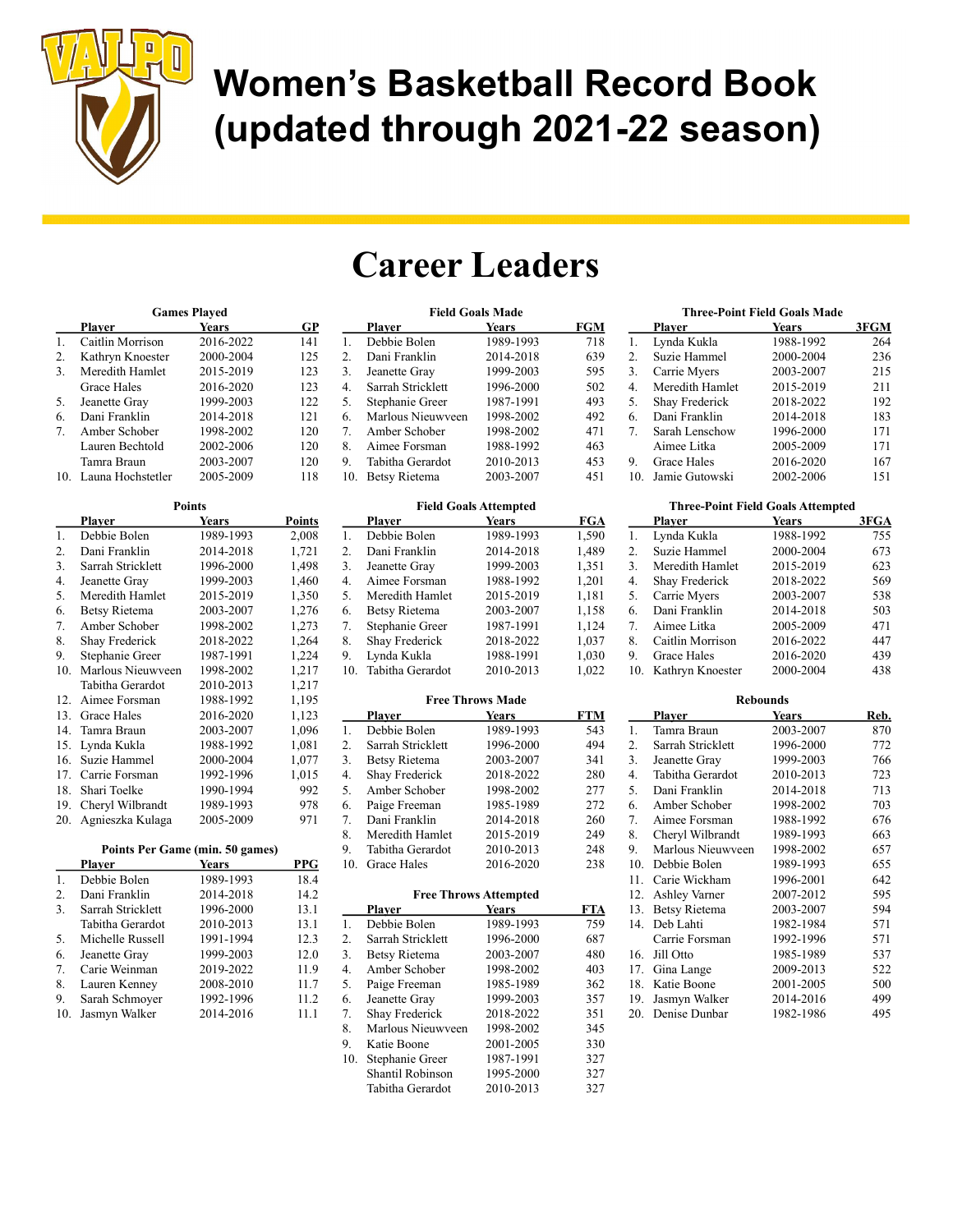

## Career Leaders

#### Rebounds Per Game (min. 50 games)

|                  |                       | $\frac{1}{2}$ and $\frac{1}{2}$ and $\frac{1}{2}$ and $\frac{1}{2}$ |            |
|------------------|-----------------------|---------------------------------------------------------------------|------------|
|                  | <b>Player</b>         | <b>Year</b>                                                         | <b>RPG</b> |
| 1.               | Tabitha Gerardot      | 2010-2013                                                           | 8.5        |
| 2.               | Jasmyn Walker         | 2014-2016                                                           | 8.2        |
| 3.               | Tamra Braun           | 2003-2007                                                           | 7.3        |
| $\overline{4}$ . | Sarrah Stricklett     | 1996-2000                                                           | 6.8        |
| 5.               | Sharon Karungi        | 2013-2015                                                           | 6.4        |
| 6.               | Jeanette Gray         | 1999-2003                                                           | 6.3        |
| 7.               | Debbie Bolen          | 1989-1993                                                           | 6.0        |
| 8.               | Aimee Forsman         | 1988-1992                                                           | 5.9        |
|                  | Amber Schober         | 1998-2001                                                           | 5.9        |
|                  | Lauren Kenney         | 2008-2010                                                           | 5.9        |
|                  | Dani Franklin         | 2014-2018                                                           | 5.9        |
|                  |                       | <b>Assists</b>                                                      |            |
|                  | <b>Player</b>         | <b>Years</b>                                                        | Ast.       |
| 1.               | Debbie Bolen          | 1989-1993                                                           | 651        |
| 2.               | <b>Shay Frederick</b> | 2018-2022                                                           | 493        |
| 3.               | Katie Boone           | 2001-2005                                                           | 448        |
| 4.               | Maureen Drabicki      | 1994-1998                                                           | 424        |
| 5.               | Laura Richards        | 2009-2013                                                           | 392        |
| 6.               | Launa Hochstetler     | 2005-2009                                                           | 369        |
| 7.               | Lisa Diefenthaler     | 1992-1996                                                           | 367        |
| 8.               | Shari Toelke          | 1990-1994                                                           | 340        |
| 9.               | Jessica Carr          | 2011-2015                                                           | 314        |
| 10.              | Hannah Schaub         | 2015-2019                                                           | 289        |
| 11.              | Lauren Bechtold       | 2002-2006                                                           | 287        |
| 12.              | Suzie Hammel          | 2000-2004                                                           | 278        |
| 13.              | Lisa Winter           | 1998-2000                                                           | 264        |
| 14.              | Meredith Hamlet       | 2015-2019                                                           | 260        |
| 15.              | Kathryn Knoester      | 2000-2004                                                           | 257        |
| 16.              | Agnieszka Kulaga      | 2005-2009                                                           | 256        |
| 17.              | Megan Newcomer        | 1996-2000                                                           | 247        |
| 18.              | Lexi Miller           | 2012-2016                                                           | 246        |
| 19.              | Jeanette Gray         | 1999-2003                                                           | 238        |
| 20.              | Lina Mascarenas       | 1988-1992                                                           | 228        |
|                  | <b>Betsy Rietema</b>  | 2003-2007                                                           | 228        |

| <b>Steals</b> |                  |           |      |
|---------------|------------------|-----------|------|
|               | Plaver           | Years     | Stl. |
| 1.            | Debbie Bolen     | 1989-1993 | 311  |
| 2.            | Stephanie Greer  | 1987-1991 | 286  |
| 3.            | Shari Toelke     | 1990-1994 | 235  |
| 4.            | Laura Richards   | 2009-2013 | 202  |
| 5.            | Jeanette Gray    | 1999-2003 | 200  |
| 6.            | Katie Boone      | 2001-2005 | 186  |
| 7.            | Maureen Drabicki | 1994-1998 | 181  |
| 8.            | Carie Weinman    | 2019-2022 | 177  |
| 9.            | Kathryn Knoester | 2000-2004 | 169  |
|               | Betsy Rietema    | 2003-2007 | 169  |

|     | <b>Blocked Shots</b> |           |      |
|-----|----------------------|-----------|------|
|     | Player               | Years     | Blk. |
| 1.  | Tamra Braun          | 2003-2007 | 192  |
| 2.  | Michelle Mader       | 1988-1992 | 166  |
| 3.  | Amber Lindfors       | 2015-2017 | 141  |
| 4.  | Caitlin Morrison     | 2016-2022 | 136  |
| 5.  | Debbie Bolen         | 1989-1993 | 98   |
| 6.  | Deb Lahti            | 1982-1984 | 86   |
| 7.  | Marlous Nieuwyeen    | 1998-2002 | 81   |
| 8.  | Darcie Miller        | 1992-1996 | 80   |
| 9.  | Robyn Lippert        | 1987-1991 | 73   |
| 10. | Dani Franklin        | 2014-2017 | 70   |

|     | <b>Field Goal Percentage (min. 500 attempts)</b> |              |                |         |  |
|-----|--------------------------------------------------|--------------|----------------|---------|--|
|     | <b>Player</b>                                    | <b>Years</b> | <b>FGM-FGA</b> | FG%     |  |
| 1.  | Sarrah Stricklett                                | 1996-2000    | 502-884        | .568    |  |
| 2.  | Tamra Braun                                      | 2003-2007    | 326-623        | .535    |  |
| 3.  | Carrie Forsman                                   | 1992-1996    | 416-796        | .523    |  |
| 4.  | Marlous Nieuwyeen                                | 1998-2002    | 492-948        | .519    |  |
| 5.  | Amber Schober                                    | 1998-2002    | 471-932        | .505    |  |
| 6.  | Darcie Miller                                    | 1992-1996    | 302-633        | .477    |  |
| 7.  | Carie Wickham                                    | 1996-2001    | 245-521        | .470    |  |
| 8.  | Lauren Kennev                                    | 2008-2010    | 234-425        | $.551*$ |  |
| 9.  | Cheryl Wilbrandt                                 | 1989-1993    | 375-821        | .457    |  |
| 10. | Lyn Swanson                                      | 1984-1986    | 354-777        | .456    |  |

\* - fails to meet minimum, but would rank eighth when given minimum 500 attempts

#### Free Throw Percentage (min. 225 attempts)

|     | <b>Plaver</b>      | Years     | <b>FTM-FTA</b> | FT%  |
|-----|--------------------|-----------|----------------|------|
| 1.  | Dani Franklin      | 2014-2017 | 260-299        | .870 |
| 2.  | <b>Grace Hales</b> | 2016-2020 | 238-277        | .859 |
| 3.  | Launa Hochstetler  | 2005-2009 | 217-259        | .838 |
| 4.  | Agnieszka Kulaga   | 2005-2009 | 211-252        | .837 |
| 5.  | Mo Drabicki        | 1994-1998 | 205-247        | .830 |
| 6.  | Shay Frederick     | 2018-2022 | 280-351        | .798 |
| 7.  | Grace White        | 2019-2022 | 196-249        | .787 |
| 8.  | Meredith Hamlet    | 2015-2019 | 249-325        | .766 |
| 9.  | Tabitha Gerardot   | 2010-2013 | 248-327        | .758 |
| 10. | Paige Freeman      | 1985-1989 | 272-362        | .751 |
|     | Linda Batz         | 1987-1990 | 178-237        | .751 |

#### Three-Point Field Goal Percentage (min. 150 attempts)

|                | тини, то ансшрет  |           |  |           |      |
|----------------|-------------------|-----------|--|-----------|------|
|                | Plaver            | Years     |  | 3FGM-3FGA | 3FG% |
| 1.             | Sarah Lenschow    | 1996-2000 |  | 171-386   | .443 |
| 2.             | Carrie Myers      | 2003-2007 |  | 215-538   | .400 |
| 3.             | Grace Hales       | 2016-2020 |  | 167-439   | .380 |
| 4.             | Sarah Ott         | 2005-2008 |  | 57-152    | .375 |
| 5.             | Katie Boone       | 2001-2005 |  | 66-177    | .373 |
| 6.             | Dani Franklin     | 2014-2017 |  | 183-503   | .364 |
| 7 <sub>1</sub> | Aimee Litka       | 2005-2009 |  | 171-471   | .363 |
| 8.             | Jamie Gutowski    | 2002-2006 |  | 151-419   | .360 |
| 9.             | Megan Newcomer    | 1996-2000 |  | 145-405   | .358 |
| 10.            | Launa Hochstetler | 2005-2009 |  | 97-275    | .353 |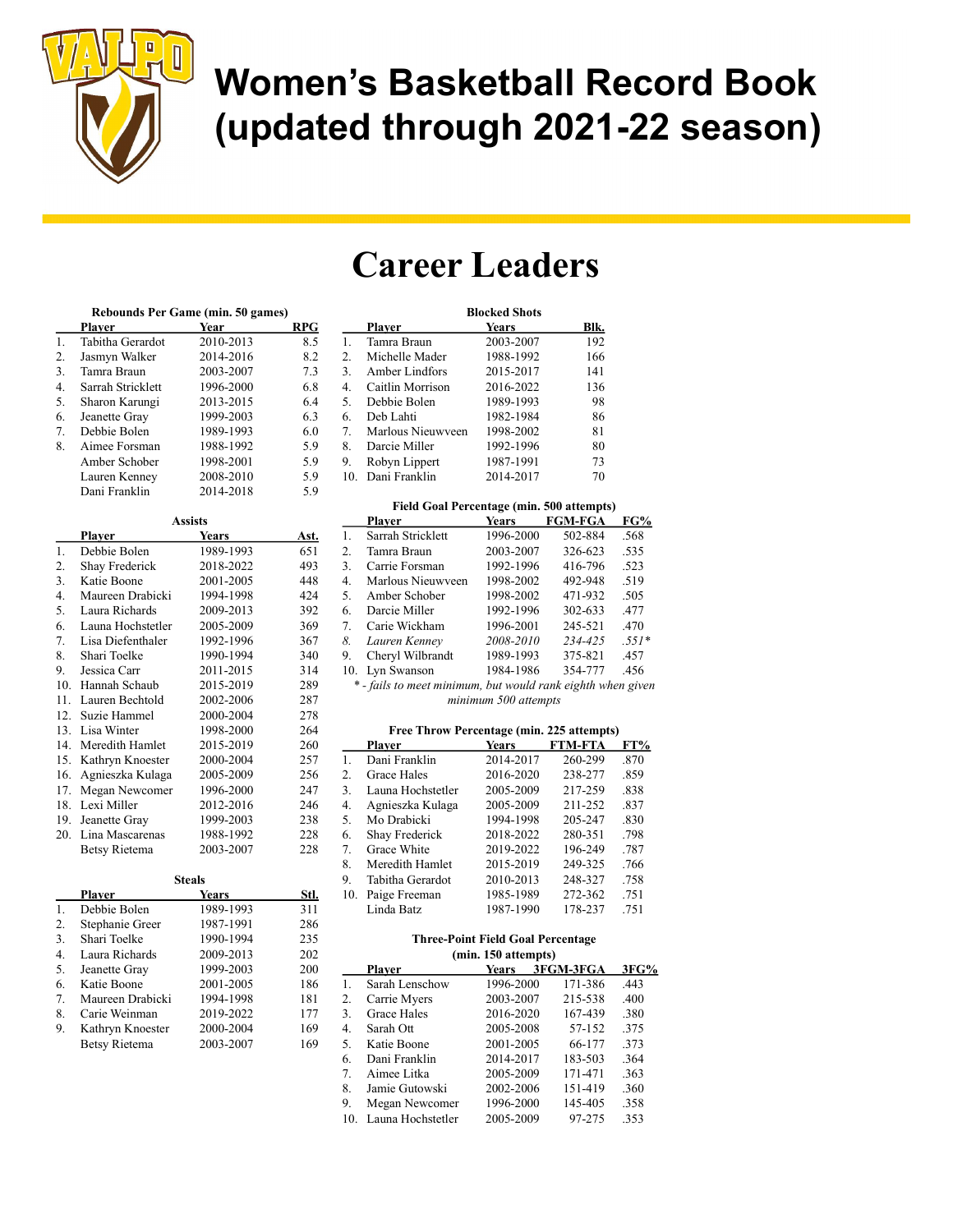

Mary Evans 2018-pres. 4

# Women's Basketball Record Book (updated through 2021-22 season)

Games

## Coaching Records

|                           | <b>Coaching History</b> |                |      |    |                     | <b>Games Coached</b> |             |
|---------------------------|-------------------------|----------------|------|----|---------------------|----------------------|-------------|
| Coach                     | Years                   | W-L            | Pct. |    | Coach               | Years                | <b>Game</b> |
| Ruth Brown                | 1971-1978               | $17-53*$       | .243 |    | Keith Freeman       | 1994-2012            | 533         |
| Sandy Harms               | 1978-1979, 1980-1983    | 36-45          | .444 |    | Dave Wolter         | 1987-1994            | 197         |
| Wendy Miller              | 1979-1980               | $8 - 11$       | .421 | 3. | <b>Tracey Dorow</b> | 2012-2018            | 185         |
| Dick Briars               | 1983-1987               | $42 - 55$      | .433 | 4. | <b>Mary Evans</b>   | 2018-pres.           | 116         |
| Dave Wolter               | 1987-1994               | 90-107         | .457 | 5. | Dick Briars         | 1983-1987            | 97          |
| Keith Freeman             | 1994-2012               | 286-247        | .537 |    |                     |                      |             |
| <b>Tracey Dorow</b>       | 2012-2018               | 56-129         | .303 |    |                     | <b>Wins</b>          |             |
| <b>Mary Evans</b>         | 2018-pres.              | 48-68          | .414 |    | Coach               | Years                | Wins        |
|                           |                         |                |      |    | Keith Freeman       | 1994-2012            | 286         |
|                           | <b>Seasons Coached</b>  |                |      |    | Dave Wolter         | 1987-1994            | 90          |
| Coach                     | <b>Years</b>            | <b>Seasons</b> |      | 3. | <b>Tracey Dorow</b> | 2012-2018            | 56          |
| Keith Freeman             | 1994-2012               | 18             |      | 4. | <b>Mary Evans</b>   | 2018-pres.           | 48          |
| Ruth Brown                | 1971-1978               |                |      | 5. | Dick Briars         | 1983-1987            | 42          |
| Dave Wolter               | 1987-1994               |                |      |    |                     |                      |             |
| <b>Tracey Dorow</b><br>4. | 2012-2018               | 6              |      |    |                     |                      |             |
| Sandy Harms<br>5.         | 1978-1979, 1980-1983    | 4              |      |    |                     |                      |             |
| Dick Briars               | 1983-1987               | 4              |      |    |                     |                      |             |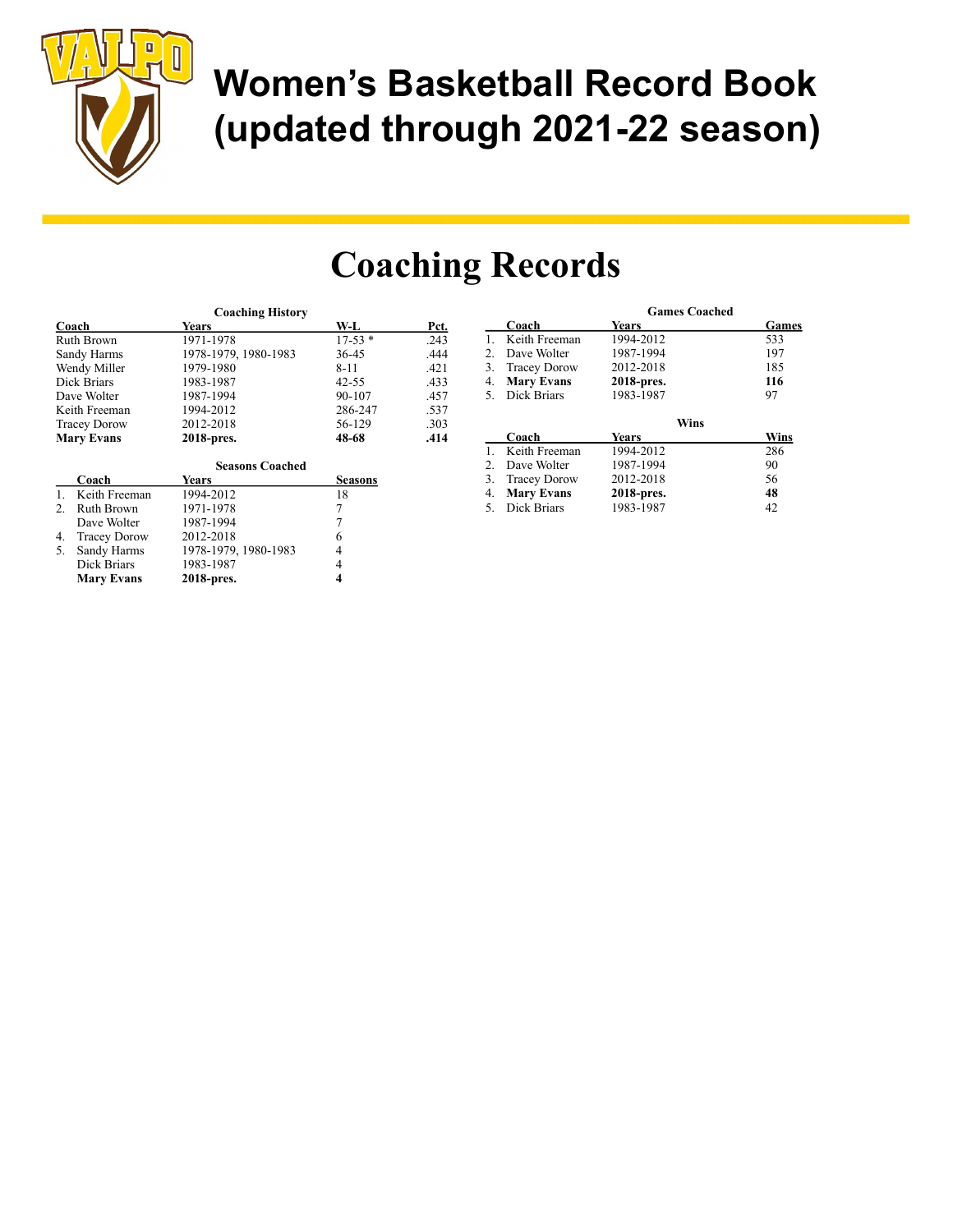

#### Annual Statistical Champions

| Season    | <b>Points</b>         | <b>Rebounds</b>               | <b>Assists</b>                | <b>Steals</b>        |
|-----------|-----------------------|-------------------------------|-------------------------------|----------------------|
|           |                       | No Records Prior to 1982-1983 |                               |                      |
| 1982-1983 | Deb Lahti-377         | Carole Pollitz-250            | Sally Petersen-64             | Sheila Kalas-33      |
| 1983-1984 | Deb Lahti-403         | Deb Lahti-323                 | Sheila Kalas-83               | Deb Lahti-42         |
| 1984-1985 | Linda Amburgey-164    | Denise Dunbar-146             | Dede Holt-91                  | Dede Holt-40         |
| 1985-1986 | Denise Dunbar-261     | Denise Dunbar-221             | Tracy Saller-89               | Lyn Swanson-33       |
| 1986-1987 | Jill Otto-374         | Jill Otto-195                 | Tracy Saller-105              | Jody Romohr-46       |
| 1987-1988 | Paige Freeman-284     | Linda Batz-148                | Wendy Smith-93                | Wendy Smith-48       |
| 1988-1989 | Stephanie Greer-242   | Aimee Forsman-130             | Amy Cole-87                   | Stephanie Greer-50   |
| 1989-1990 | Debbie Bolen-351      | Linda Batz-188                | Debbie Bolen-114              | Stephanie Greer-84   |
| 1990-1991 | Debbie Bolen-469      | Aimee Forsman-233             | Debbie Bolen-184              | Stephanie Greer-109  |
| 1991-1992 | Debbie Bolen-638      | Debbie Bolen-192              | Debbie Bolen-166              | Debbie Bolen-79      |
| 1992-1993 | Debbie Bolen-550      | Cheryl Wilbrandt-224          | Debbie Bolen-187              | Debbie Bolen-89      |
| 1993-1994 | Michelle Russell-506  | Nickie Sparks-193             | Shari Toelke-99               | Shari Toelke-79      |
| 1994-1995 | Sarah Schmoyer-342    | Sarah Schmoyer-147            | Lisa Diefenthaler-150         | Lisa Diefenthaler-62 |
| 1995-1996 | Darcie Miller-321     | Carrie Forsman-158            | Lisa Diefenthaler-113         | Michelle Schultz-43  |
| 1996-1997 | Sarrah Stricklett-377 | Sarrah Stricklett-175         | Mo Drabicki-116               | Mo Drabicki-48       |
| 1997-1998 | Sarrah Stricklett-458 | Carie Wickham-269             | Mo Drabicki-174               | Mo Drabicki-72       |
| 1998-1999 | Sarrah Stricklett-325 | Sarrah Stricklett-203         | Lisa Winter-121               | Lisa Winter-47       |
| 1999-2000 | Sarrah Stricklett-338 | Sarrah Stricklett-205         | Lisa Winter-143               | Lisa Winter-38       |
| 2000-2001 | Marlous Nieuwveen-411 | Marlous Nieuwveen-209         | Suzie Hammel-99               | Jeanette Gray-50     |
| 2001-2002 | Jeanette Gray-417     | Marlous Nieuwveen-244         | Katie Boone-130               | Jeanette Gray-72     |
| 2002-2003 | Jeanette Gray-351     | Jeanette Gray-229             | Katie Boone-105               | Katie Boone-54       |
| 2003-2004 | Suzie Hammel-306      | Tamra Braun-156               | Katie Boone-124               | Suzie Hammel-61      |
| 2004-2005 | Tamra Braun-283       | Tamra Braun-206               | Lauren Bechtold-93            | Betsy Rietema-37     |
| 2005-2006 | Betsy Rietema-376     | Tamra Braun-242               | Lauren Bechtold-82            | Betsy Rietema-47     |
| 2006-2007 | Betsy Rietema-421     | Tamra Braun-266               | Betsy Rietema-77              | Betsy Rietema-57     |
| 2007-2008 | Agnieszka Kulaga-437  | Agnieszka Kulaga-155          | Launa Hochstetler-113         | Agnieszka Kulaga-58  |
| 2008-2009 | Aimee Litka-343       | Lauren Kenney-145             | Launa Hochstetler-144         | Launa Hochstetler-47 |
| 2009-2010 | Lauren Kenney-349     | Kelly Watts-171               | Laura Richards-87             | Laura Richards-38    |
| 2010-2011 | Betsy Adams-390       | Tabitha Gerardot-229          | Skyler Gick/Laura Richards-94 | Laura Richards-35    |
| 2011-2012 | Tabitha Gerardot-403  | Ashley Varner-279             | Laura Richards-107            | Laura Richards-83    |
| 2012-2013 | Tabitha Gerardot-481  | Tabitha Gerardot-284          | Laura Richards-104            | Laura Richards-46    |
| 2013-2014 | Sharon Karungi-340    | Sharon Karungi-229            | Jessica Carr-128              | Charae Richardson-43 |
| 2014-2015 | Dani Franklin-365     | Jasmyn Walker-250             | Jessica Carr-128              | Jessica Carr-25      |
| 2015-2016 | Jasmyn Walker-377     | Jasmyn Walker-249             | Hannah Schaub-101             | Hannah Schaub-32     |
| 2016-2017 | Dani Franklin-559     | Dani Franklin-242             | Hannah Schaub-134             | Dani Franklin-35     |
| 2017-2018 | Dani Franklin-485     | Dani Franklin-211             | Nicole Konieczy-95            | Dani Franklin-38     |
| 2018-2019 | Addison Stoller-408   | Addison Stoller-210           | Shay Frederick-106            | Addison Stoller-67   |
| 2019-2020 | Grace Hales-355       | Addison Stoller-158           | Shay Frederick-126            | Carie Weinman-65     |
| 2020-2021 | Shay Frederick-363    | Grace White-130               | Shay Frederick-117            | Carie Weinman-72     |
| 2021-2022 | Shay Frederick-358    | Grace White-178               | Shay Frederick-144            | Grace White-65       |
|           |                       |                               |                               |                      |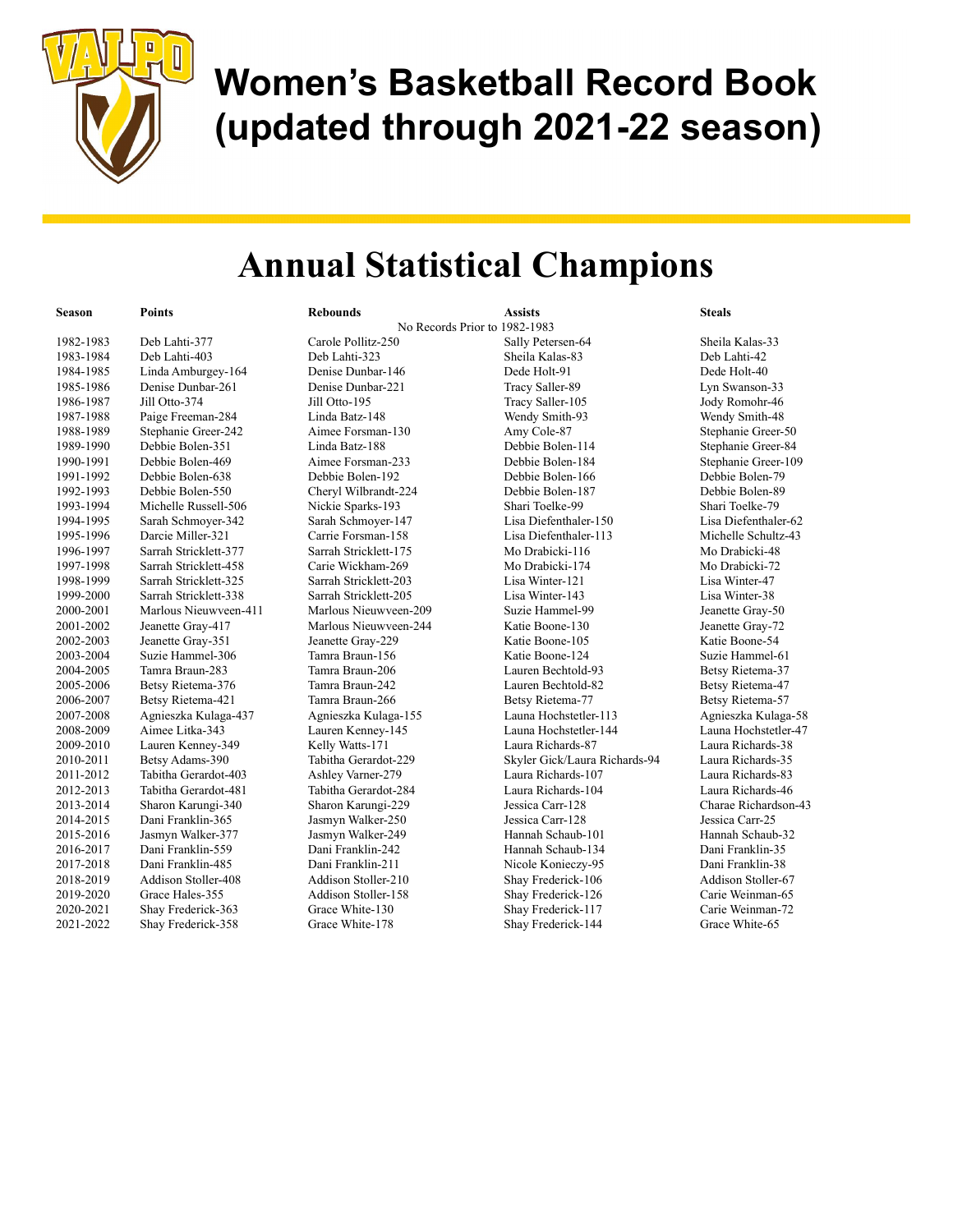

### Annual Statistical Champions

| Season    | FG% (min. 100 att.)    | FT% (min. 40 att.)            | 3FG% (min. 40 att.)       |
|-----------|------------------------|-------------------------------|---------------------------|
|           |                        | No Records Prior to 1983-1984 |                           |
| 1983-1984 | Deb Lahti-.457         | Dede Holt-.708                | N/A                       |
| 1984-1985 | Lyn Swanson-.449       | Lyn Swanson-.825              | N/A                       |
| 1985-1986 | Lyn Swanson-.461       | Denise Dunbar-.732            | N/A                       |
| 1986-1987 | Jill Otto-.417         | Jill Otto-.796                | N/A                       |
| 1987-1988 | Sarah Backhus-.456     | Linda Batz-.831               | Wendy Smith-.262          |
| 1988-1989 | Sarah Backhus-.460     | Aimee Forsman-.750            | Amy Cole-.260             |
| 1989-1990 | Kari Knapp-.520        | Linda Batz-.742               | Amy Cole-.374             |
| 1990-1991 | Cheryl Wilbrandt-.515  | Stephanie Greer-.779          | Lynda Kukla-.367          |
| 1991-1992 | Michelle Mader-.480    | Debbie Bolen-.762             | Lynda Kukla-.367          |
| 1992-1993 | Carrie Forsman-.574    | Carrie Forsman-.732           | Michelle Russell-.425     |
| 1993-1994 | Darcie Miller-.513     | Michelle Russell-.754         | 278.-Michelle Russell     |
| 1994-1995 | Carrie Forsman-.526    | Heidi Diefenthaler-.817       | Heidi Diefenthaler-.3     |
| 1995-1996 | Carrie Forsman-.502    | Mo Drabicki-.839              | Lisa Diefenthaler-.38.    |
| 1996-1997 | Sarrah Stricklett-.563 | Mo Drabicki-.820              | Sarah Lenschow-.436       |
| 1997-1998 | Sarrah Stricklett-.600 | Mo Drabicki-.851              | Sarah Lenschow-.528       |
| 1998-1999 | Sarrah Stricklett-.537 | Amber Schober-.823            | Sarah Lenschow-.415       |
| 1999-2000 | Sarrah Stricklett-.566 | Jill Campbell-.758            | Sarah Lenschow-.365       |
| 2000-2001 | Amber Schober-.528     | Suzie Hammel-.766             | Suzie Hammel-.331         |
| 2001-2002 | Marlous Nieuwveen-.543 | Katie Boone-.713              | Amber Schober-.429        |
| 2002-2003 | Jeanette Gray-.435     | Jamie Gutowski-.800           | Katie Boone-.364          |
| 2003-2004 | Tamra Braun-.537       | Jenna Stangler-.817           | Katie Boone-.512          |
| 2004-2005 | Tamra Braun-.498       | Jenna Stangler-.836           | Carrie Myers-.395         |
| 2005-2006 | Tamra Braun-.538       | Betsy Rietema-.729            | Jamie Gutowski-.465       |
| 2006-2007 | Tamra Braun-.571       | Launa Hochstetler-.857        | Betsy Rietema-.471        |
| 2007-2008 | Agnieszka Kulaga-.435  | Agnieszka Kulaga-.846         | Leah Hochstetler-.473     |
| 2008-2009 | Lauren Kenney-.544     | Agnieszka Kulaga-.886         | Launa Hochstetler-.37     |
| 2009-2010 | Lauren Kenney-.555     | Betsy Adams-.855              | Betsy Adams-.354          |
| 2010-2011 | Stefanie Lang-.456     | Betsy Adams-.914              | Ashley Timmerman-         |
| 2011-2012 | Tabitha Gerardot-.448  | Tabitha Gerardot-.778         | Ashley Timmerman-         |
| 2012-2013 | Gina Lange-.489        | Charae Richardson-.841        | Jessica Carr-.344         |
| 2013-2014 | Sharon Karungi-.529    | Abby Dean-.852                | Liz Horton-.398           |
| 2014-2015 | Dani Franklin-.473     | Dani Franklin-.857            | <b>Dani Franklin-.433</b> |
| 2015-2016 | Haylee Thompson-.519   | Abby Dean-.759                | Meredith Hamlet-.38:      |
| 2016-2017 | Amber Lindfors-.477    | Dani Franklin-.858            | Dani Franklin-.430        |
| 2017-2018 | Bryce Blood-.476       | Dani Franklin-.867            | Grace Hales-.384          |
| 2018-2019 | Addison Stoller-.430   | Grace Hales-.859              | Grace Hales-.377          |
| 2019-2020 | Grace Hales-.487       | Grace Hales-.890              | Grace Hales-.434          |
| 2020-2021 | Carie Weinman-.455     | Carie Weinman-.781            | Shay Frederick-.396       |
| 2021-2022 | Carie Weinman-.498     | Shay Frederick-.827           | Olivia Brown-.398         |
|           |                        |                               |                           |

Wendy Smith-.262 Amy Cole-.260 Amy Cole-.374 Lynda Kukla-.367 Lynda Kukla-.367 Michelle Russell-.425 Michelle Russell-.278 Heidi Diefenthaler-.364 Lisa Diefenthaler-.382 Sarah Lenschow-.436 Sarah Lenschow-.528 Sarah Lenschow-.415 Sarah Lenschow-.365 Suzie Hammel-.331 Amber Schober-.429 Katie Boone-.364 Katie Boone-.512 Carrie Myers-.395 Jamie Gutowski-.465 Betsy Rietema-.471 Leah Hochstetler-.473 Launa Hochstetler-.374 Betsy Adams-.354 Ashley Timmerman-.380 Ashley Timmerman-.395 Jessica Carr-.344 Liz Horton-.398 2014-2015 Dani Franklin-.473 Dani Franklin-.857 Dani Franklin-.433 Meredith Hamlet-.385 Dani Franklin-.430 Grace Hales-.384 Grace Hales-.377 Grace Hales-.434 Shay Frederick-.396 Olivia Brown-.398